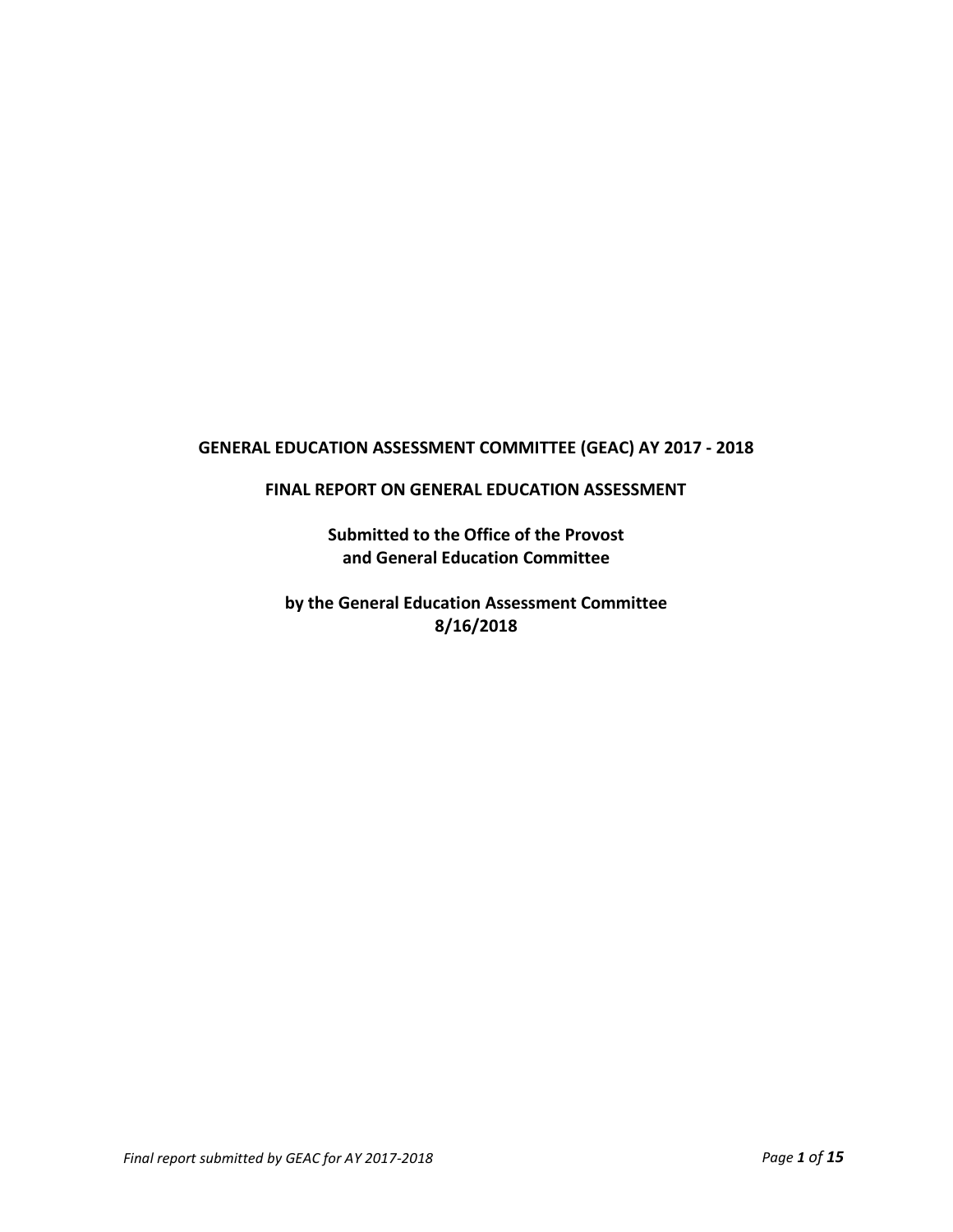#### **General Education Assessment Committee**

Officers: Mary Eicholtz, Chair Krista Prock, Vice Chair

| College of Business                        |
|--------------------------------------------|
| <b>College of Education</b>                |
| College of Liberal Arts & Sciences         |
| College of Visual & Performing Arts        |
| At-large Teaching Faculty                  |
| At-large Teaching Faculty                  |
| At-Large Teaching Faculty                  |
| At-Large Non-Teaching Faculty              |
| Strategic Planning and Resources Committee |
| Division of Administration and Finance     |
| Academic Dean                              |
| Office of Assessment                       |
| <b>Student Government Board</b>            |
| <b>General Education Committee</b>         |
| <b>Clerical Support</b>                    |
|                                            |

Youngjae Kim George Sirrakos Angela Cirucci Robert Folk Mary Eicholtz, Chair Robert Ryan Krista Prock, Vice-Chair Vacant Matthew Delaney David Beougher Gil Clary

John Stanley Kathi Malloy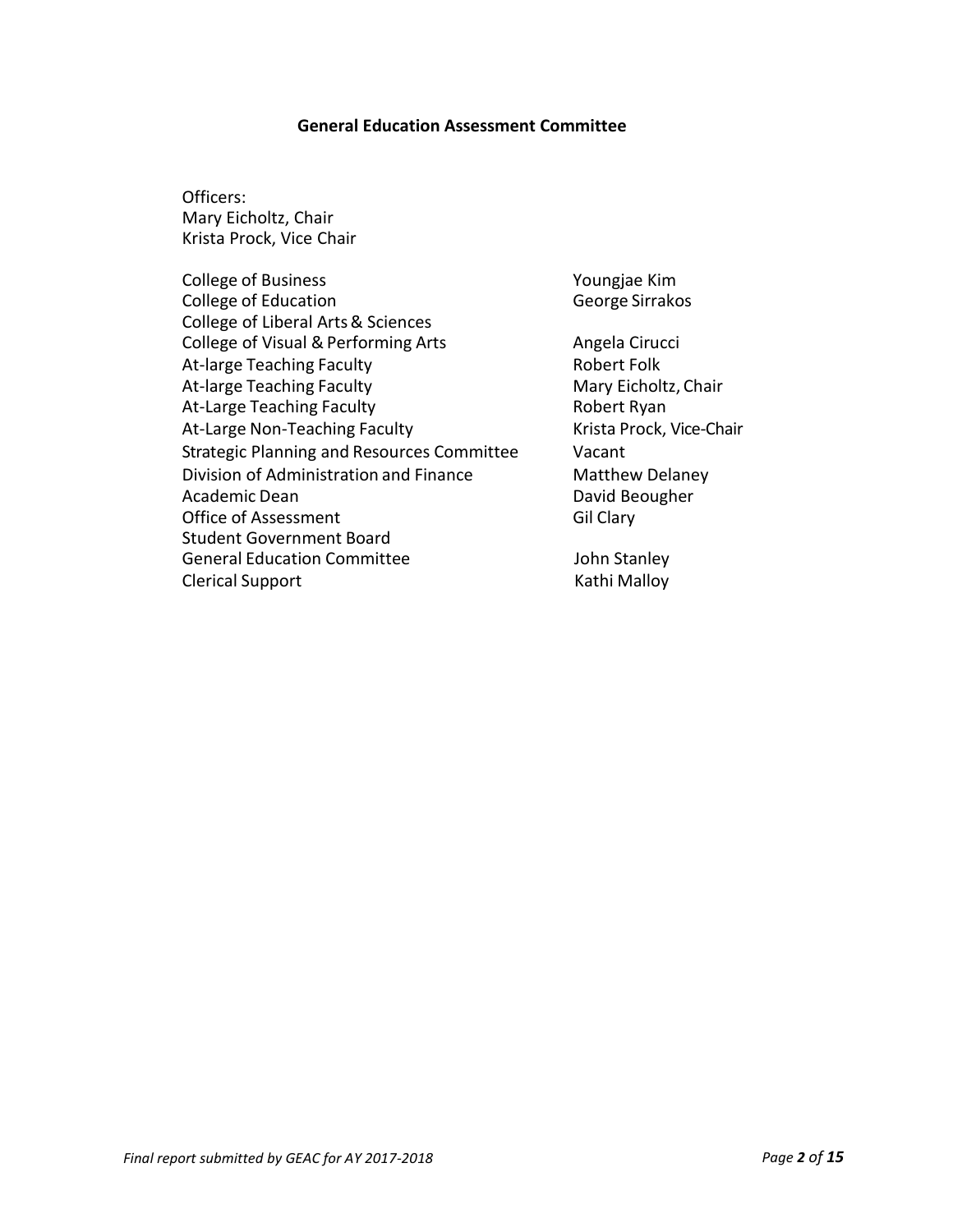### **Academic Year 2017-2018**

### EXECUTIVE SUMMARY

- The General Education Assessment Committee is charged with directly assessing student learning outcomes for the KU General Education Program. In the seventh year of its existence, the committee continues the assessment and renewal plan that was developed in accordance with its bylaws with some modification to the original plan.
- This is the General Education Assessment Committee's sixth annual report, based on the approved assessment plan, which analyzed data from AY17-18 relevant to the Critical Thinking and Writing Intensive competencies of the General Education Program.
- Data were gathered using student work samples and evaluated using templates based on the VALUE (Valid Assessment of Undergraduate Education) rubrics created by the Association of American Colleges and Universities and modified by the General Education Assessment Committee. The rubrics or reporting templates were adapted by GEAC to create a common rating scheme for use across disciplines.
- For the assessment, a total of 212 student work samples representing the Critical Thinking competency and 256 student work samples representing the writing intensive competency were collected from students completing their last requirement in each of the competencies. The student samples revealed some strengths and weaknesses in the assessment process as well as the general education program.
- The methodology for the AY 17 18 used the same methodology piloted in AY 16 17. Students who were completing their first CT course and third WI course were identified by Institutional Research (IR). Instructors in these courses were notified to send a student work sample from these particular students who had completed their requirements for these competencies to the assessment committee. These work products were evaluated by 28 independent raters.
- Overall, of the 166 faculty who were asked to submit student work, 82 or 48% of the faculty complied and provided 468 pieces of student work between the two competencies. Approximately 37% of the student samples were reviewed and scored.
- Twenty-six faculty volunteers reviewed anonymous student samples against the VALUE rubric. Ten percent of the samples were scored by two raters to evaluate intercoder reliability. Overall, 42% of the two scores were within .5 of each other and 63% of them were within one performance level.
- The average score for the Critical Thinking competency was 2.13 on a scale of 4.0. For the Writing Intensive competency, the average performance level was 2.77.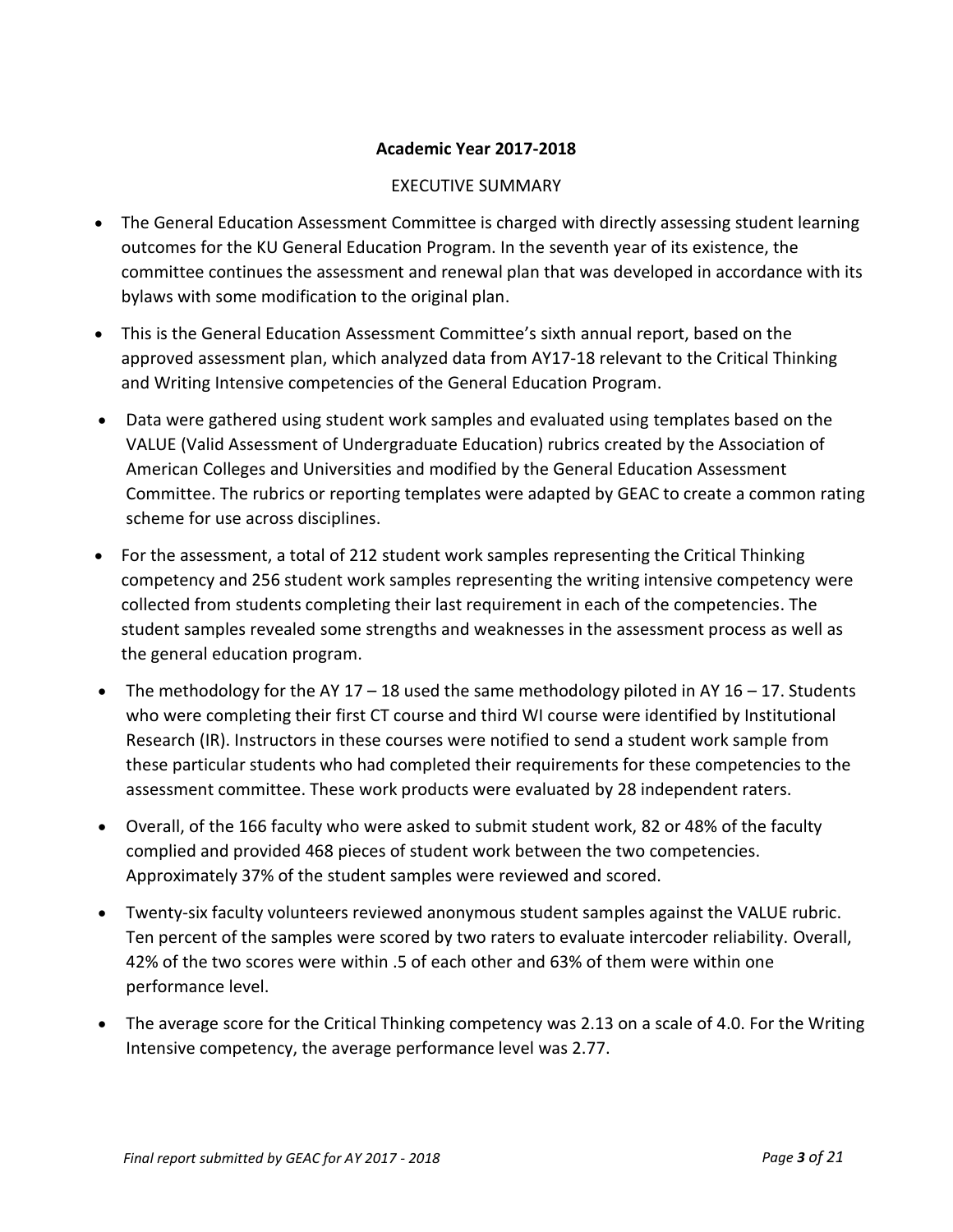### **I. INTRODUCTION**

The General Education Assessment Committee (GEAC) has been charged with collecting and analyzing assessment data on student learning outcomes emerging from Kutztown University's General Education Program. The General Education Program consists of three Learning Goals each containing a number of specific domains:

- Goal 1 To cultivate intellectual and practical skills that are practiced extensively, across the curriculum, in the context of progressively more challenging problems, projects, and standards for performance,
- Goal 2 To develop an understanding of human cultures and the physical and natural world that is focused by engagement with big questions, both contemporary and enduring, and,
- $\bullet$  Goal 3 To inculcate a sense of personal and social responsibility that is anchored through active involvement with diverse communities and real-world challenges.

The structural components that facilitate achieving the Learning Goals of this General Education Program include:

- The University Core Curriculum, containing 12 credits distributed across four areas: Oral Communication, Written Communication, Mathematics, and Wellness;
- University Distribution Requirements, containing 15 credits distributed across five areas: Natural Sciences, Written Communication, Social Sciences, Arts, and Free Electives
- Competencies across the Curriculum, thematic courses containing 21 credits distributed across five themes(9 credits in Writing Intensive; 3 credits each in Quantitative Literacy or Computer Intensive; Visual Literacy or Communication Intensive; Cultural Diversity; and Critical Thinking.

Because the program consists of three goals, GEAC rotates through the goals in a three-year assessment cycle. In the first year, the GEAC evaluated learning outcome data relevant to Goal 1; in the second year, learning outcome data relevant to Goal 2 was evaluated; and in the third year, learning data relevant to Goal 3 was evaluated. Following the completion of the cycle, GEAC spent one academic year evaluating its process and results from the study. As part of the process evaluation, the committee determined that it would be more productive to evaluate two of the University competencies this year. The competencies selected for the 17 – 18 academic year were Critical Thinking and written communication effectiveness through the Writing Intensive competency.

Each year GEAC is charged with submitting data-informed recommendations to the Division of Academic and Student Affairs and the University Curriculum Committee. At the conclusion of each three-year cycle, GEAC also submits an additional report to the Division of Academic and Student Affairs and the General Education Committee. The purpose of each annual report is to make recommendations for the allocation of resources to improve the student learning outcomes of the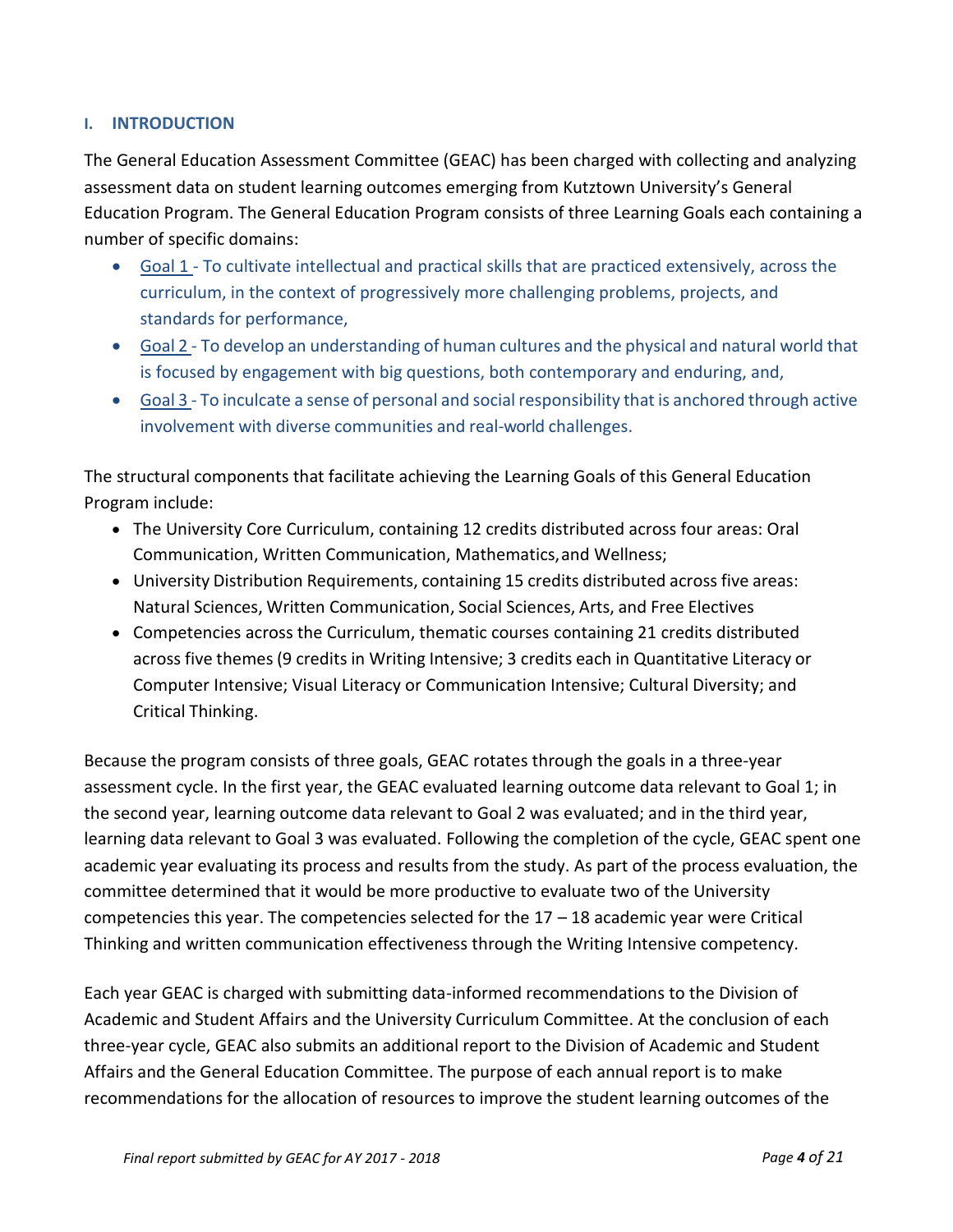General Education Program, as well as the General Education Assessment process. The triennial report will also make recommendations on any potential structural changes required to improve the quality and effectiveness of the General Education Program. This will be the last report under the general education assessment plan approved for the general education program implemented in 2011. A new assessment plan has been developed for the 2018 general education program.

### **II. METHODS**

### *A. The Data*

Last year, the committee shifted its focus from a course centered unit of analysis where data from all the students in a course identified as achieving a particular SLO were assessed to a student focused approach, where students' progress was assessed and the students were the analysis unit. We continued that focus this year and after some minor modifications to the methodology used in  $17 - 18$ , we once again asked faculty to submit student work samples.

Two of the five competencies that are part of the general education program are Writing Intensive and Critical Thinking. GEAC wanted to know if students were achieving SLOs aligned with the competencies by the time they completed their required number of competency courses. Each student must complete one CT course and three WI courses. Institutional Research (IR) was asked to identify each student who was completing their required CT course requirement for general education in the Spring 2018 semester along with their instructor and course. Additionally, IR identified students in their third WI class during the spring 2018 semester. Their efforts produced two spreadsheets with a potential of 715 potential student work samples from 99 faculty members for the WI competency and 543 student samples from 62 faculty members for the Critical Thinking competency.

Each faculty on the list was sent a request (Appendix A) to submit a student work sample demonstrating the student learning outcome for the students in their classes who were in their final required CT or WI requirements. A copy of the description of the SLO and the VALUE rubric for Critical Thinking and written communication (Appendix B and C) used in the evaluation was included to help faculty select an appropriate assignment. Students from modern language who were completing assignments in a different language were eliminated because evaluators would not be able to process their assignments. Faculty submitted the student work samples to the assessment office in hard copy. Tables 1 and 2 describe the responses received from faculty. Faculty who contacted the committee with reasons as to why student work samples could not be submitted and faculty who submitted their samples after the deadline were counted as participating, however, the work samples were not included in those evaluated.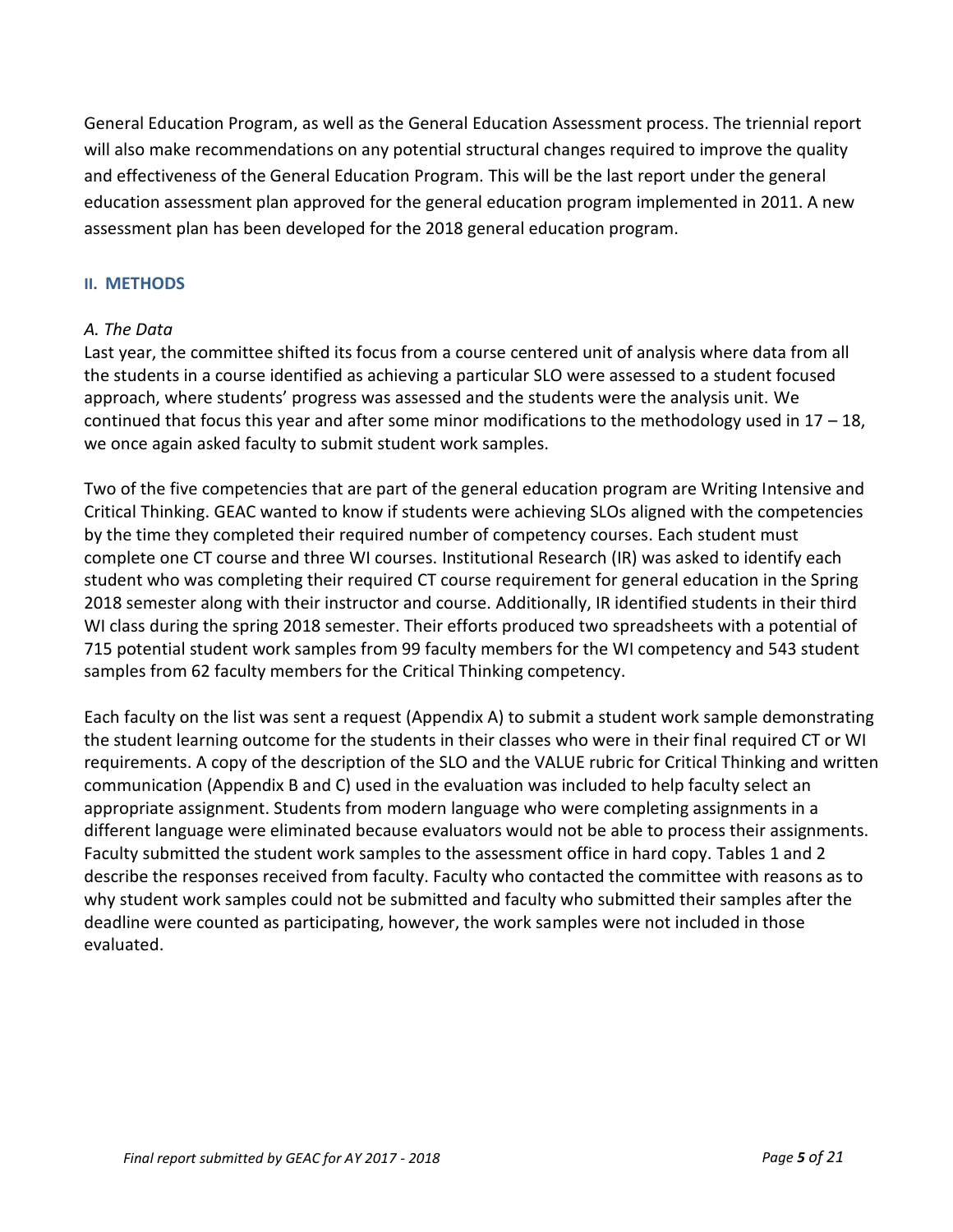| Department                  | #Fac<br>req'ed | #Fac<br>sub'ing | % Fac<br>Comply | # stud<br>samples<br>sub'ed | #<br>samples<br>excused | #samples<br>sub'ed<br>but not<br>used | Unsub'ed<br>req'ed<br>samples | Total<br>number<br>of<br>samples |
|-----------------------------|----------------|-----------------|-----------------|-----------------------------|-------------------------|---------------------------------------|-------------------------------|----------------------------------|
| Anthro/Soc                  | 2              | $\mathbf{0}$    | 0%              | 0                           | 0                       | 0                                     | 3                             | 3                                |
| <b>Art Education</b>        | $\overline{1}$ | $\overline{1}$  | 100%            | $\mathbf{1}$                | $\mathbf 0$             | $\mathbf 0$                           | 0                             | $\mathbf 1$                      |
| Art History                 | 3              | $\mathbf{1}$    | 33%             | 15                          | 5                       | 0                                     | 6                             | 26                               |
| <b>Biology</b>              | $\mathbf{1}$   | 0               | 0%              | 0                           | $\mathbf 0$             | $\pmb{0}$                             | 13                            | 13                               |
| <b>Business</b>             |                |                 |                 |                             |                         |                                       |                               |                                  |
| Administration              | 3              | 0               | 0%              | 0                           | $\mathbf 0$             | $\pmb{0}$                             | 18                            | 18                               |
| Communication               |                |                 |                 |                             |                         |                                       |                               |                                  |
| Design                      | 3              | 0               | 0%              | 0                           | $\mathbf 0$             | $\pmb{0}$                             | 10                            | 10                               |
| Communication               |                |                 |                 |                             |                         |                                       |                               |                                  |
| <b>Studies</b>              | 5              | 3               | 60%             | 2                           | 2                       | 0                                     | 12                            | 16                               |
| <b>Computer Science</b>     | $\overline{2}$ | $\overline{2}$  | 100%            | 11                          | $\mathbf 0$             | 18                                    | $\mathbf 0$                   | 29                               |
| Cinema, TV, Media           | $\mathbf{1}$   | $\mathbf{1}$    | 100%            | 11                          | 4                       | $\pmb{0}$                             | 0                             | 15                               |
| <b>Elementary Education</b> | $\mathbf{1}$   | 0               | 0%              | $\mathbf 0$                 | $\mathbf 0$             | $\pmb{0}$                             | $\overline{2}$                | $\overline{2}$                   |
| English                     | 15             | 6               | 40%             | 11                          | 11                      | 5                                     | 44                            | 71                               |
| Geography                   | $\mathbf{1}$   | $\mathbf 1$     | 100%            | $\mathbf{1}$                | $\mathbf 0$             | $\pmb{0}$                             | $\pmb{0}$                     | $\overline{1}$                   |
| History                     | 3              | $\mathbf 1$     | 33%             | $\overline{4}$              | 3                       | $\pmb{0}$                             | 7                             | 14                               |
| Music                       | $\overline{2}$ | $\mathbf 1$     | 50%             | 65                          | 16                      | $\mathbf 1$                           | 38                            | 120                              |
| Philosophy                  | 5              | 4               | 80%             | 43                          | 20                      | 6                                     | 10                            | 79                               |
| <b>Physical Science</b>     | $\overline{2}$ | $\overline{1}$  | 50%             | $\mathbf{1}$                | $\mathbf 1$             | $\pmb{0}$                             | $\overline{4}$                | 6                                |
| <b>Political Science</b>    | $\overline{2}$ | $\mathbf 1$     | 50%             | $\overline{4}$              | $\mathbf{1}$            | $\mathbf 1$                           | 4                             | 10                               |
| Psychology                  | 5              | 3               | 60%             | $\overline{4}$              | $\mathbf{1}$            | 4                                     | 2                             | 11                               |
| <b>Secondary Education</b>  | $\mathbf{1}$   | $\mathbf 0$     | 0%              | $\overline{0}$              | $\mathbf 0$             | $\mathbf 0$                           | 23                            | 23                               |
| Social Work                 | $\overline{7}$ | $\overline{2}$  | 29%             | 20                          | 7                       | $\mathbf{1}$                          | 42                            | 70                               |
| <b>Special Education</b>    | $\overline{1}$ | $\mathbf 1$     | 100%            | $\overline{0}$              | $\mathbf 0$             | $\mathbf 0$                           | 0                             | 0                                |
| Sport Management            | $\mathbf{1}$   | 1               | 100%            | 4                           | $\mathbf 0$             | 1                                     | 0                             | 5                                |
| <b>TOTAL</b>                | 67             | 30              | 45%             | 197                         | 71                      | 37                                    | 238                           | 543                              |

*Table 1: Faculty Requests and Submissions for Critical Thinking – Part 1 Assessment Data*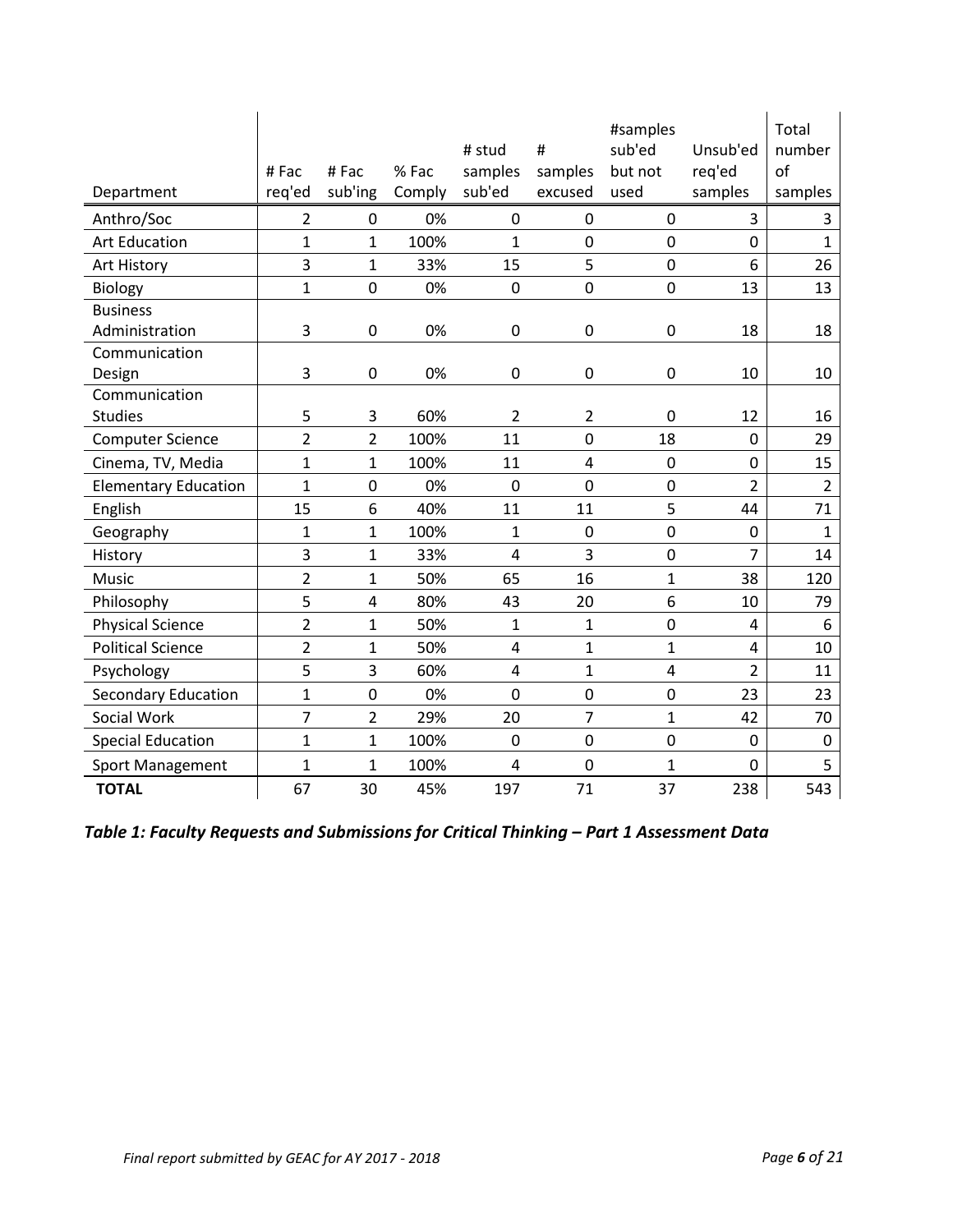|                                |                |                |        |                         |                | Total        |                |                |
|--------------------------------|----------------|----------------|--------|-------------------------|----------------|--------------|----------------|----------------|
|                                |                |                |        | # stud                  | #              | sub'ed       | Unsub'ed       | number         |
|                                | #Fac           | #Fac           | % Fac  | samples                 | samples        | but not      | req'ed         | of             |
| Department                     | req'ed         | sub'ing        | Comply | sub'ed                  | excused        | used         | samples        | samples        |
| <b>College of Business</b>     |                |                |        |                         |                |              |                |                |
| <b>Business</b>                |                |                |        |                         |                |              |                |                |
| Administration                 | 3              | $\mathbf 0$    | 0%     | 0                       | 0              | 0            | 18             | 18             |
| <b>Sport Management</b>        | 1              | $\mathbf{1}$   | 100%   | 4                       | 0              | 1            | $\mathbf 0$    | 5              |
| <b>TOTAL</b>                   | 4              | $\mathbf{1}$   | 25%    | 4                       | 0              | 1            | 18             | 23             |
| <b>College of Education</b>    |                |                |        |                         |                |              |                |                |
| <b>Elementary Education</b>    | 1              | $\mathbf 0$    | 0%     | $\pmb{0}$               | 0              | $\pmb{0}$    | $\overline{2}$ | $\overline{2}$ |
| <b>Secondary Education</b>     | 1              | $\mathbf 0$    | 0%     | $\mathbf 0$             | 0              | 0            | 23             | 23             |
| <b>Special Education</b>       | 1              | $\mathbf{1}$   | 100%   | $\pmb{0}$               | 0              | $\pmb{0}$    | 0              | $\mathbf 0$    |
| <b>TOTAL</b>                   | 3              | $\mathbf{1}$   | 33%    | $\pmb{0}$               | 0              | $\pmb{0}$    | 25             | 25             |
| <b>Liberal Arts &amp;</b>      |                |                |        |                         |                |              |                |                |
| <b>Sciences</b>                |                |                |        |                         |                |              |                |                |
| Anthro/Soc                     | 2              | $\mathbf 0$    | 0%     | $\boldsymbol{0}$        | $\pmb{0}$      | $\mathbf 0$  | 3              | 3              |
| Biology                        | 1              | $\pmb{0}$      | 0%     | $\mathbf 0$             | 0              | $\mathbf 0$  | 13             | 13             |
| <b>Computer Science</b>        | $\overline{2}$ | $\overline{2}$ | 100%   | 11                      | $\mathbf 0$    | 18           | $\mathbf 0$    | 29             |
| English                        | 15             | 6              | 40%    | 11                      | 11             | 5            | 44             | 71             |
| Geography                      | 1              | 1              | 100%   | 1                       | $\mathbf 0$    | $\mathbf 0$  | $\mathbf 0$    | 1              |
| History                        | 3              | 1              | 33%    | $\overline{\mathbf{4}}$ | 3              | $\mathbf 0$  | 7              | 14             |
| Philosophy                     | 5              | 4              | 80%    | 43                      | 20             | 6            | 10             | 79             |
| <b>Physical Science</b>        | 2              | 1              | 50%    | $\mathbf{1}$            | 1              | 0            | $\overline{4}$ | 6              |
| <b>Political Science</b>       | $\overline{2}$ | 1              | 50%    | 4                       | $\mathbf 1$    | $\mathbf{1}$ | $\overline{4}$ | 10             |
| Psychology                     | 5              | 3              | 60%    | $\overline{\mathbf{4}}$ | $\mathbf{1}$   | 4            | 2              | 11             |
| Social Work                    | $\overline{7}$ | $\overline{2}$ | 29%    | 20                      | $\overline{7}$ | 1            | 42             | 70             |
| <b>TOTAL</b>                   | 45             | 21             | 47%    | 99                      | 44             | 35           | 129            | 307            |
| <b>Visual &amp; Performing</b> |                |                |        |                         |                |              |                |                |
| <b>Arts</b>                    |                |                |        |                         |                |              |                |                |
| <b>Art Education</b>           | $\mathbf{1}$   | $\mathbf{1}$   | 100%   | $\mathbf{1}$            | $\pmb{0}$      | $\pmb{0}$    | $\pmb{0}$      | $\mathbf{1}$   |
| Art History                    | 3              | $\mathbf 1$    | 33%    | 15                      | 5              | $\pmb{0}$    | 6              | 26             |
| Communication                  |                |                |        |                         |                |              |                |                |
| Design                         | 3              | $\pmb{0}$      | 0%     | $\pmb{0}$               | 0              | $\pmb{0}$    | 10             | 10             |
| Communication                  |                |                |        |                         |                |              |                |                |
| Studies                        | 5              | 3              | 60%    | $\overline{2}$          | $\overline{2}$ | 0            | 12             | 16             |
| Cinema, TV, Media              | $\mathbf 1$    | $\mathbf 1$    | 100%   | 11                      | 4              | $\pmb{0}$    | 0              | 15             |
| Music                          | $\overline{2}$ | $\mathbf{1}$   | 50%    | 65                      | 16             | $\mathbf{1}$ | 38             | 120            |
| <b>TOTAL</b>                   | 15             | $\overline{7}$ | 47%    | 94                      | 27             | $\mathbf{1}$ | 66             | 188            |

*Table 1: Faculty Requests and Submissions for Critical Thinking competency – Part 2 Assessment Data*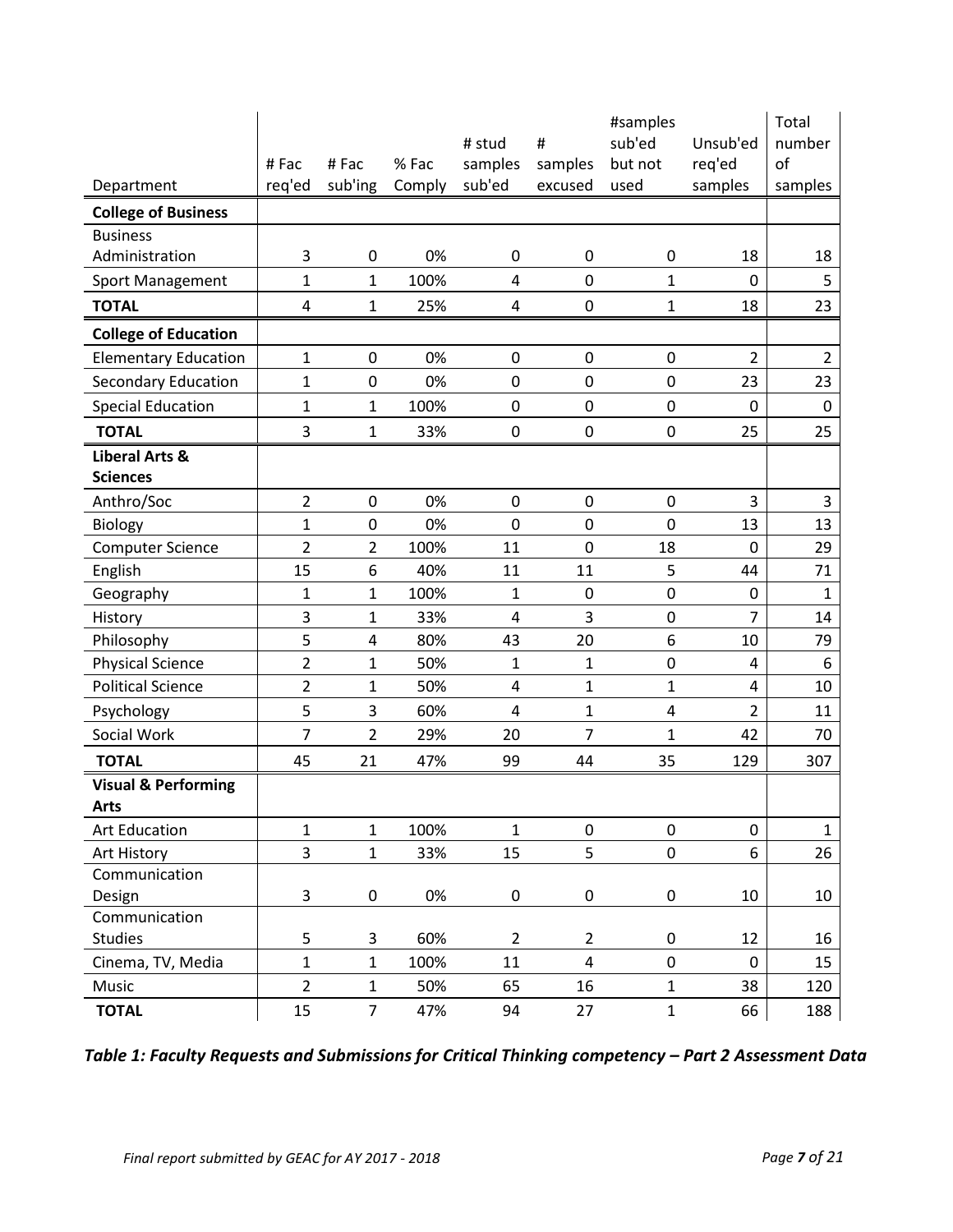|                                    |                         |                |        |                |                | #samples       |                | Total          |
|------------------------------------|-------------------------|----------------|--------|----------------|----------------|----------------|----------------|----------------|
|                                    |                         |                |        | # stud         | #              | sub'ed         | Unsubmitted    | number         |
|                                    | #Fac                    | #Fac           | % Fac  | samples        | samples        | but not        | requ'ed        | of             |
|                                    | req'ed                  | sub'ing        | Comply | sub'ed         | excused        | used           | samples        | samples        |
| Anthro/Soc                         | 7                       | $\overline{2}$ | 29%    | 11             | 0              | $\mathbf 0$    | 40             | 51             |
| Art History                        | 3                       | $\overline{2}$ | 67%    | 8              | $\overline{2}$ | $\mathbf 0$    | 9              | 19             |
| <b>Arts Education &amp; Crafts</b> | $\mathbf{1}$            | $\overline{0}$ | 0%     | 0              | 0              | $\mathbf 0$    | 15             | 15             |
| <b>Biology</b>                     | $\mathbf{1}$            | $\overline{0}$ | 0%     | 0              | $\mathbf 0$    | $\mathbf 0$    | 8              | 8              |
| <b>Business Administration</b>     | 7                       | 2              | 29%    | 18             | 5              | $\mathbf 0$    | 88             | 111            |
| <b>Communication Studies</b>       | $\overline{4}$          | $\overline{4}$ | 100%   | 20             | $\overline{2}$ | $\mathbf 0$    | 0              | 22             |
| <b>Computer Science</b>            | 3                       | 1              | 33%    | 6              | $\mathbf 0$    | $\mathbf 0$    | 16             | 22             |
| Cinema, TV, & Media                | $\mathbf{1}$            | $\mathbf 0$    | 0%     | 0              | $\mathbf 0$    | $\mathbf 0$    | 1              | $\mathbf{1}$   |
| <b>Criminal Justice</b>            | 5                       | 3              | 60%    | 16             | $\mathbf{1}$   | $\mathbf 0$    | 27             | 44             |
| <b>Elementary Education</b>        | 5                       | $\overline{2}$ | 40%    | $\overline{2}$ | $\mathbf 0$    | 12             | 15             | 29             |
| English                            | 17                      | 9              | 53%    | 62             | 11             | 8              | 52             | 133            |
| Geography                          | $\overline{2}$          | $\overline{2}$ | 100%   | 8              | $\mathbf 0$    | $\mathbf 0$    | 0              | 8              |
| History                            | 4                       | $\mathbf{1}$   | 25%    | 1              | $\overline{2}$ | $\overline{0}$ | $\overline{4}$ | $\overline{7}$ |
| Library & Learning Tech            | $\mathbf 1$             | 1              | 100%   | $\mathbf{1}$   | $\mathbf 0$    | $\mathbf 0$    | 0              | $\mathbf{1}$   |
| <b>Mathematics</b>                 | $\overline{2}$          | 2              | 100%   | $\overline{2}$ | $\mathbf{1}$   | $\mathbf 0$    | 0              | 3              |
| Modern Languages                   | 3                       | 3              | 100%   | 0              | 15             | $\mathbf 0$    | 0              | 15             |
| <b>Music</b>                       | $\mathbf{1}$            | 1              | 100%   | 11             | 14             | $\mathbf 0$    | 0              | 25             |
| Philosophy                         | 5                       | 4              | 80%    | 10             | $\overline{2}$ | $\mathbf 0$    | $\overline{7}$ | 19             |
| <b>Physical Science</b>            | 4                       | $\overline{2}$ | 50%    | 13             | 3              | $\mathbf 0$    | 12             | 28             |
| <b>Political Science</b>           | 3                       | 3              | 100%   | 19             | 3              | $\mathbf 0$    | 0              | 22             |
| Psychology                         | 8                       | $\overline{4}$ | 50%    | 16             | 1              | 2              | 25             | 44             |
| <b>Secondary Education</b>         | 3                       | $\overline{2}$ | 67%    | 5              | 3              | $\mathbf 0$    | 3              | 11             |
| Social Work                        | $\overline{\mathbf{4}}$ | $\mathbf 0$    | 0%     | $\pmb{0}$      | 0              | $\mathbf 0$    | 24             | 24             |
| <b>Special Education</b>           | $\overline{2}$          | $\overline{2}$ | 100%   | 6              | 5              | $\overline{0}$ | $\mathbf 0$    | 11             |
| <b>Sport Management</b>            | 3                       | 0              | 0%     | 0              | 0              | 0              | 42             | 42             |
| <b>TOTAL</b>                       | 99                      | 52             | 53%    | 235            | 70             | 22             | 388            | 715            |

*Table 2: Faculty Requests and Submissions Writing Intensive competency – Part 1 Assessment Data*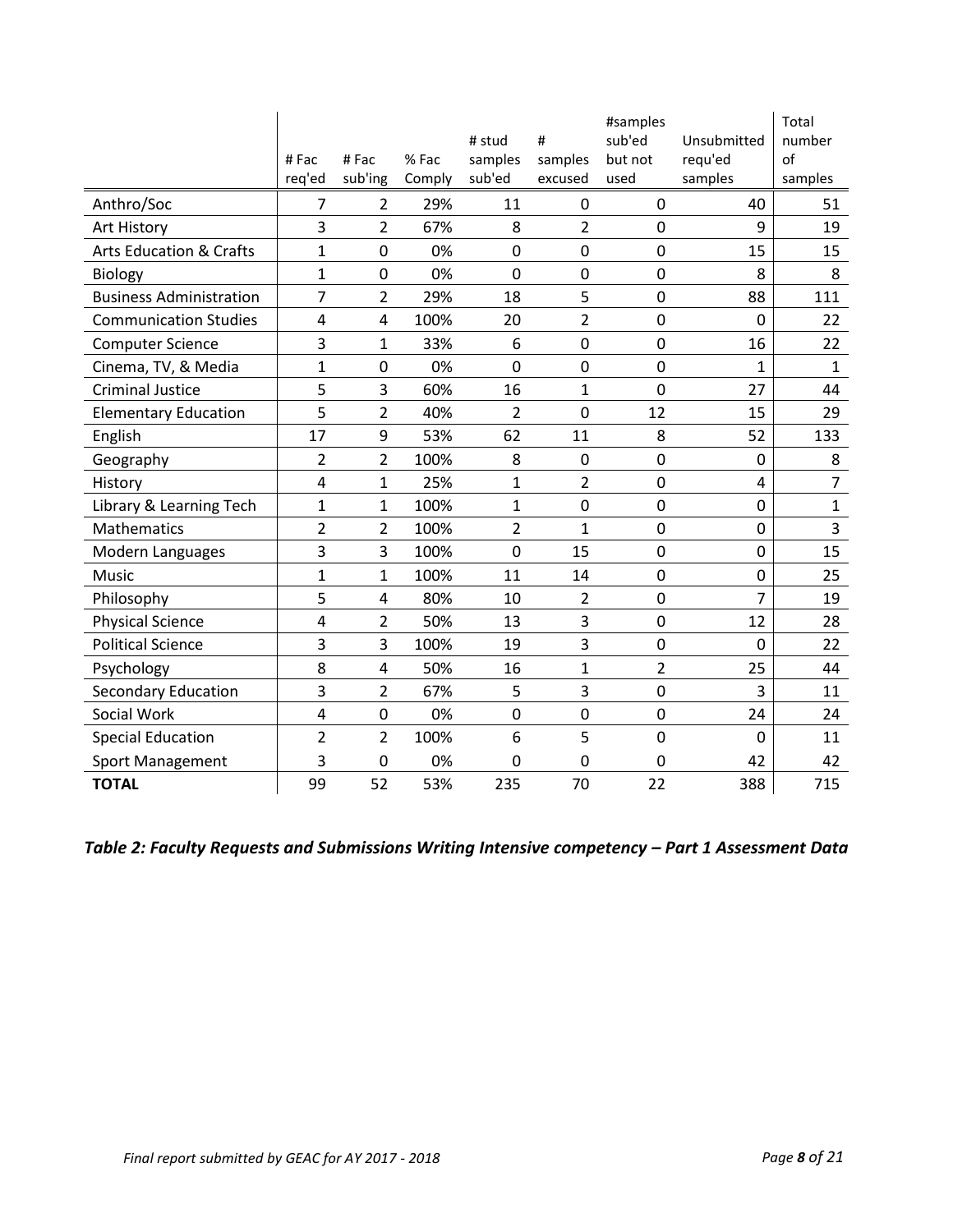|                                     |                |                 |                 |                   |                    | #samples         |                    | Total          |
|-------------------------------------|----------------|-----------------|-----------------|-------------------|--------------------|------------------|--------------------|----------------|
|                                     |                |                 |                 | # stud            | #                  | sub'ed           | Unsubmitted        | number         |
|                                     | #Fac<br>req'ed | #Fac<br>sub'ing | % Fac<br>Comply | samples<br>sub'ed | samples<br>excused | but not<br>used  | requ'ed<br>samples | of<br>samples  |
|                                     |                |                 |                 |                   |                    |                  |                    |                |
| <b>College of Business</b>          |                |                 |                 |                   |                    |                  |                    |                |
| <b>Business Administration</b>      | $\overline{7}$ | 2               | 29%             | 18                | 5                  | $\mathbf 0$      | 88                 | 111            |
| <b>Sport Management</b>             | 3              | $\mathbf 0$     | 0%              | 0                 | 0                  | $\mathbf 0$      | 42                 | 42             |
| <b>TOTAL</b>                        | 10             | $\overline{2}$  | 20%             | 18                | 5                  | $\pmb{0}$        | 130                | 153            |
| <b>College of Education</b>         |                |                 |                 |                   |                    |                  |                    |                |
| <b>Elementary Education</b>         | 5              | 2               | 40%             | $\overline{2}$    | 0                  | 12               | 15                 | 29             |
| Library & Learning Tech             | $\mathbf{1}$   | $\mathbf{1}$    | 100%            | $\mathbf{1}$      | 0                  | $\mathbf 0$      | 0                  | $\mathbf{1}$   |
| <b>Secondary Education</b>          | 3              | 2               | 67%             | 5                 | 3                  | $\pmb{0}$        | 3                  | 11             |
| <b>Special Education</b>            | $\overline{2}$ | 2               | 100%            | 6                 | 5                  | 0                | 0                  | 11             |
| <b>TOTAL</b>                        | 11             | $\overline{7}$  | 64%             | 14                | 8                  | 12               | 18                 | 52             |
| <b>Liberal Arts &amp; Sciences</b>  |                |                 |                 |                   |                    |                  |                    |                |
| Anthro/Soc                          | $\overline{7}$ | 2               | 29%             | 11                | $\pmb{0}$          | $\mathbf 0$      | 40                 | 51             |
| <b>Biology</b>                      | $\mathbf{1}$   | $\mathbf 0$     | 0%              | 0                 | 0                  | $\mathbf 0$      | 8                  | 8              |
| <b>Computer Science</b>             | 3              | 1               | 33%             | 6                 | 0                  | $\mathbf 0$      | 16                 | 22             |
| <b>Criminal Justice</b>             | 5              | 3               | 60%             | 16                | 1                  | $\pmb{0}$        | 27                 | 44             |
| English                             | 17             | 9               | 53%             | 62                | 11                 | 8                | 52                 | 133            |
| Geography                           | $\overline{2}$ | 2               | 100%            | 8                 | 0                  | $\mathbf 0$      | 0                  | 8              |
| History                             | 4              | 1               | 25%             | 1                 | $\overline{2}$     | $\pmb{0}$        | 4                  | $\overline{7}$ |
| Mathematics                         | $\overline{2}$ | 2               | 100%            | $\overline{2}$    | $\mathbf{1}$       | $\pmb{0}$        | 0                  | $\mathsf 3$    |
| Modern Languages                    | $\mathsf 3$    | 3               | 100%            | 0                 | 15                 | $\pmb{0}$        | 0                  | 15             |
| Philosophy                          | 5              | 4               | 80%             | 10                | $\overline{2}$     | $\pmb{0}$        | 7                  | 19             |
| <b>Physical Science</b>             | 4              | $\overline{2}$  | 50%             | 13                | 3                  | $\pmb{0}$        | 12                 | 28             |
| <b>Political Science</b>            | 3              | 3               | 100%            | 19                | 3                  | $\pmb{0}$        | 0                  | 22             |
| Psychology                          | 8              | $\overline{4}$  | 50%             | 16                | $\mathbf{1}$       | $\overline{c}$   | 25                 | 44             |
| Social Work                         | 4              | $\mathbf 0$     | 0%              | 0                 | 0                  | 0                | 24                 | 24             |
| <b>Sport Management</b>             | 3              | $\mathbf 0$     | 0%              | $\mathbf 0$       | 0                  | $\boldsymbol{0}$ | 42                 | 42             |
| <b>TOTAL</b>                        | 71             | 36              | 51%             | 164               | 39                 | 10               | 257                | 470            |
| <b>Visual &amp; Performing Arts</b> |                |                 |                 |                   |                    |                  |                    |                |
| Art History                         | 3              | $\overline{2}$  | 67%             | 8                 | $\overline{2}$     | $\mathbf 0$      | 9                  | 19             |
| <b>Arts Education &amp; Crafts</b>  | 1              | 0               | 0%              | 0                 | 0                  | $\pmb{0}$        | 15                 | 15             |
| <b>Communication Studies</b>        | 4              | 4               | 100%            | 20                | $\overline{2}$     | 0                | 0                  | 22             |
| Cinema, TV, & Media                 | $\mathbf 1$    | 0               | 0%              | 0                 | 0                  | 0                | 1                  | $\mathbf{1}$   |
| Music                               | 1              | 1               | 100%            | 11                | 14                 | $\pmb{0}$        | 0                  | 25             |
| <b>TOTAL</b>                        | 10             | 7               | 70%             | 39                | 18                 | 0                | 25                 | 82             |

*Table 2: Faculty Requests and Submissions for Writing Intensive competency – Part 2 Assessment Data*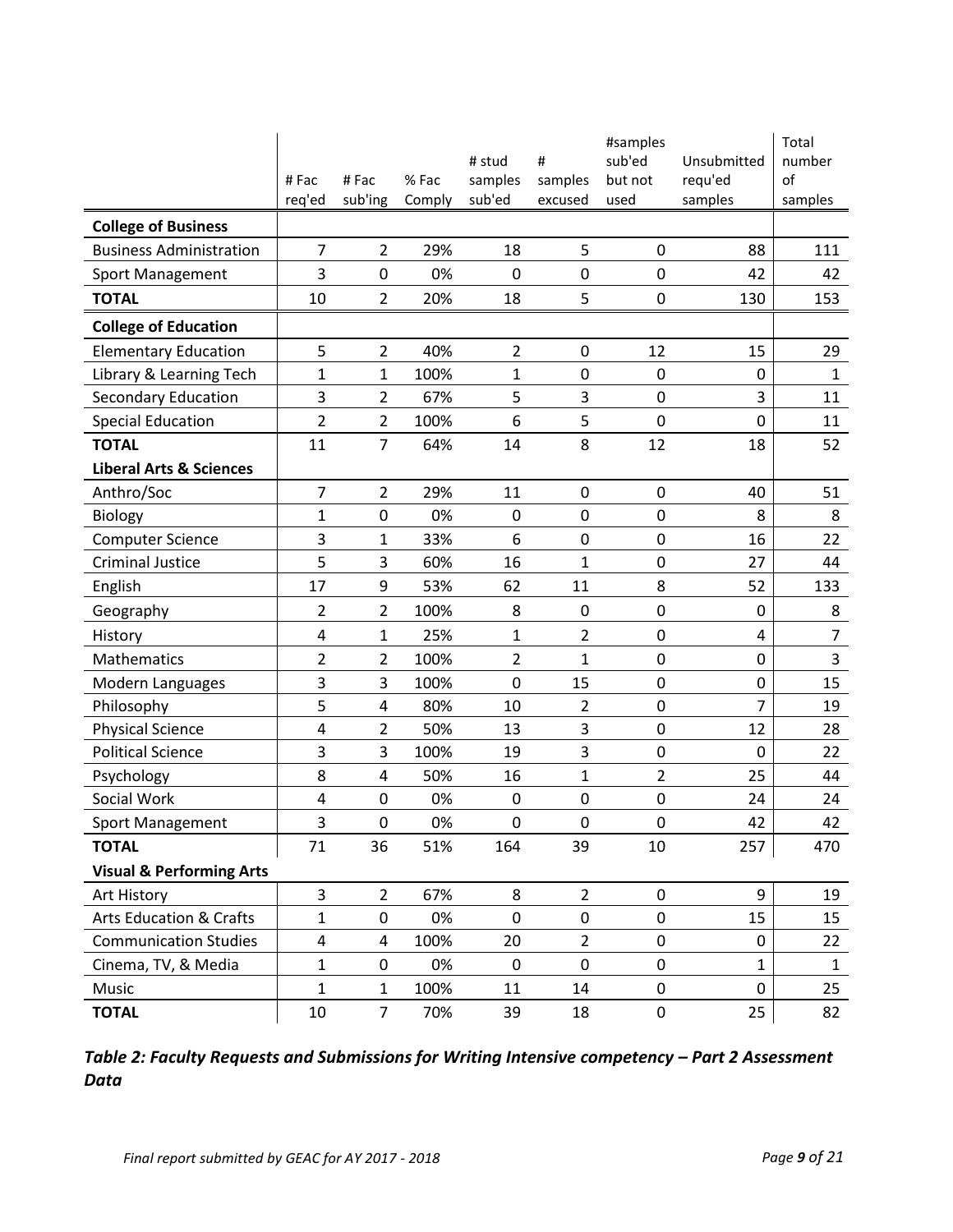Some faculty did contact GEAC to say they would not be submitting data because their course did not have an appropriate assignment to measure the SLO. Some simply refused to comply. Some faculty contacted GEAC to report that some students were no longer in their classes.

All student work samples submitted were selected for assessment. The samples were coded for CT or WI, course level, course prefix, student credits earned, college, and degrees sought. They were randomly distributed to the raters.

## *B. The Assessors and Process*

GEAC asked for faculty volunteers to serve as raters. Twenty-six faculty from across the university volunteered to participate. Each faculty member attended one of four training and norming sessions where the process was explained. The assessors were divided into two groups (Critical Thinking and Writing Intensive) according to their area of study or comfort level in evaluating the student samples. Each group discussed the VALUE rubric in their area and evaluated three student samples as a group to norm or calibrate the rubric. Discussion about what constituted each performance level among the group assured that samples were being evaluated consistently. Following the group calibrations, each assessor was assigned 20-22 student samples to review and score. Ten percent of the student samples were assessed by two assessors. The samples selected to determine intercoder reliability were compared by the assessment coordinator. The consistency between raters is summarized in Chart 1 and Chart 2. Eighteen samples were evaluated twice by Critical Thinking raters. Sixty-one percent of the raters evaluated the same sample within one competency level. Eleven percent of the raters scored the same sample at more than two different competency levels while 28% of the raters had one sample indicated as not enough information or inappropriate information (X). Twenty samples in the writing intensive group were assessed by two raters and 65% of the samples were rated within one competency level.



|        |     |     | $\leq$ 5 $\big $ .6 - 1.0 $\big $ 1.1 - 1.5 $\big $ 1.6 - 2.0 | >2  |     |
|--------|-----|-----|---------------------------------------------------------------|-----|-----|
| $N=18$ |     |     |                                                               |     |     |
|        | 44% | 17% |                                                               | 11% | 28% |

*Chart 1: Summary of Inter-coder Reliability – Critical Thinking samples*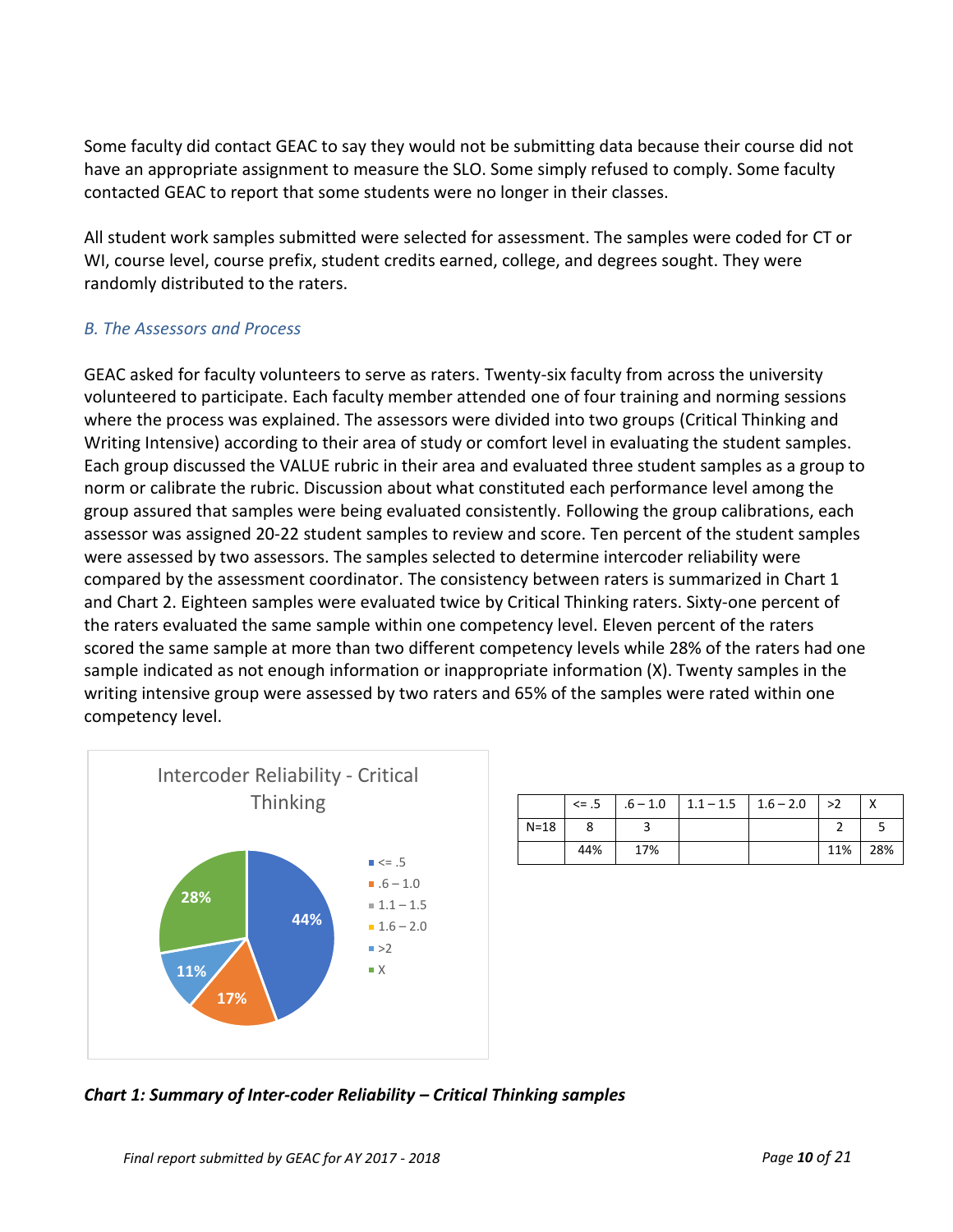

|          | $\leq$ .5 | $.6 - 1.0$ | $1.1 - 1.5$ | $1.6 - 2.0$ |
|----------|-----------|------------|-------------|-------------|
| $N = 20$ |           |            |             |             |
|          | 40%       | 25%        | 20%         | 15%         |

### *Chart 2: Summary of Inter-coder Reliability – Writing Intensive samples*

In a study reported by AAUP (Finley, 2011) on the reliability of the VALUE rubrics, the percentage of assessors scoring samples the same was 28-36% depending on the rubric. Our inter-rater reliability is greater at 40-44% of the samples given the same score. Additionally, 61% of the CT samples and 65% of the WRI samples were coded within one performance level.

#### III. ANALYSIS AND INTERPRETATION

The data from 200 Critical Thinking student samples and 255 writing intensive student samples were assessed. The critical thinking samples included 16 different course prefixes and 23 different courses from across the University. The writing intensive samples included 23 different course prefixes and 43 different courses. The analysis reveals strengths, as well as areas in which student performance may need to improve. Additionally, concerns about the General Education program were revealed.

#### A. Critical Thinking Competency

The following results are based on the review of 200 pieces of student work samples submitted by instructors. Students were taking their first CT course in their General Education curriculum. Data were coded for course level, course prefix, college, credits earned, and degree sought. The rubric used for the assessment can be found in Appendix B. Specifically, critical thinking is defined as:

> Definition: Critical thinking is a habit of mind characterized by the exploration of issues, artifacts and events before accepting or formulating an opinion or conclusion.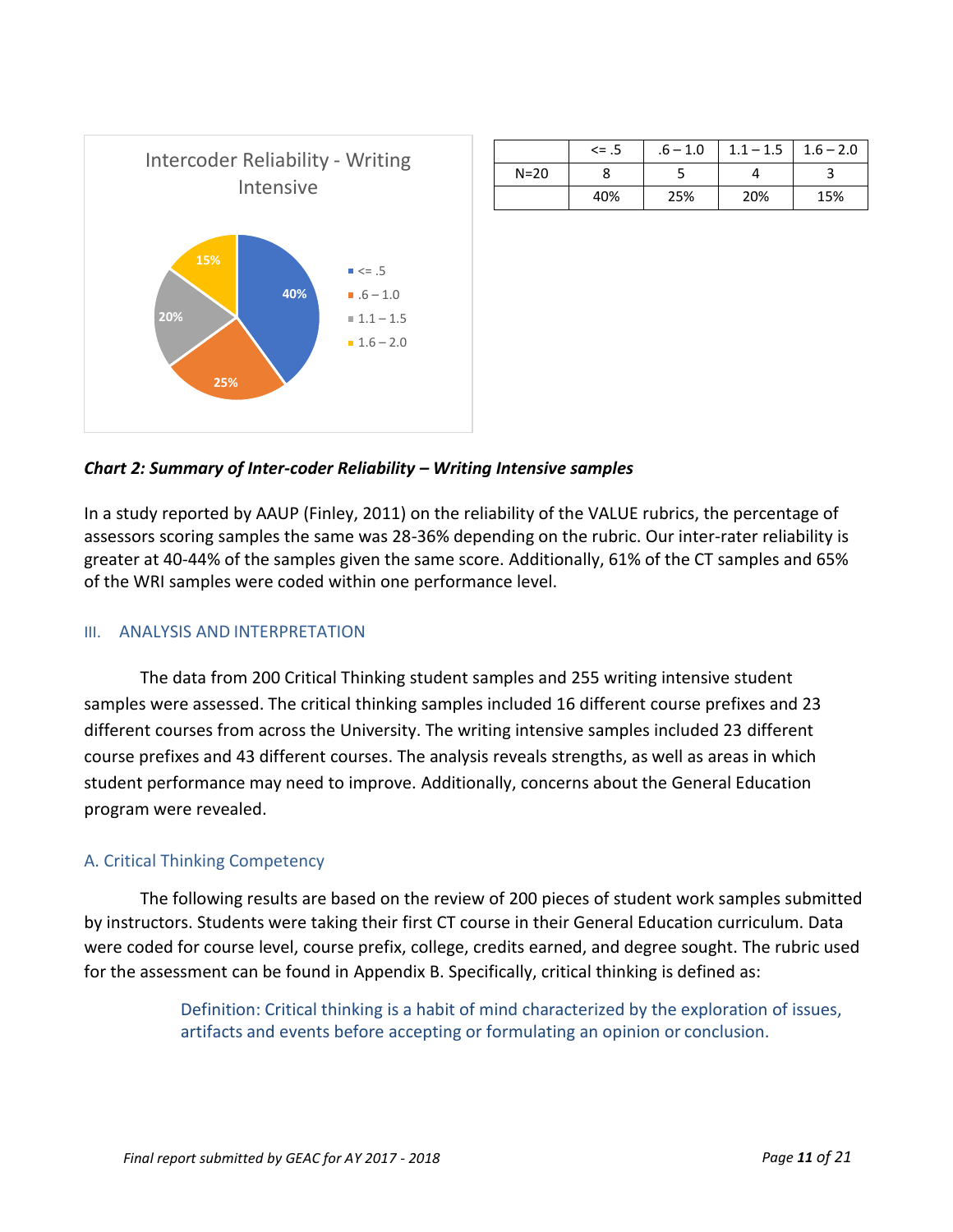On a scale of one to four, with four being capstone level and one being benchmark level; the overall average score for the Critical Thinking was 2.13. Fifty-nine samples did not have enough information or were inappropriate for evaluation.



| $4-1$ = Levels of        |
|--------------------------|
| performance              |
| $0 = Not enough$         |
| information in the       |
| assignment to evaluate   |
| $X =$ Submitted          |
| assignment inappropriate |
| for Student Learning     |
| Outcome                  |
|                          |

| Comp. Level $ 4.0 - 3.5 $ $ 3.4 - 2.5 $ $ 2.4 - 1.5 $ $ 1.4 - .5 $ |    |    |    |    |    | 2.13 |
|--------------------------------------------------------------------|----|----|----|----|----|------|
|                                                                    |    |    |    |    |    | Avg. |
|                                                                    | 18 | 29 | 56 | 44 | 34 | 212  |

*Chart/Table 3: Performance Level Frequency of Student Work Samples – Critical Thinking* 

When samples were grouped by course level, as the course level increased, an increase in the performance level is evident except at 300 or highest level. Typical entry courses (000) received the lowest performance level scores (1.98) while 200 level courses scored the highest at 2.80. It should be noted that over half the samples (88) of the samples that could be assessed were at the 000 course level. This result is typical in that many entry level courses in the general education curriculum attached a CT requirement to them. Additionally, there were only 16 samples at the 300 level. Most students would not be taking their first CT course at the 300 level courses as part of their general education requirements.



|          | 300 | 200 | 100         | 000  |      |
|----------|-----|-----|-------------|------|------|
| AVG 2.50 |     |     | $2.80$ 2.26 | 1.98 | 2.13 |
| N        | 16  |     | 32          | 88   | 141  |
| 0/X      |     |     | 21          | 32   | 59   |

*Chart/Table 4: Performance Assessment Result by Course Level - Critical Thinking*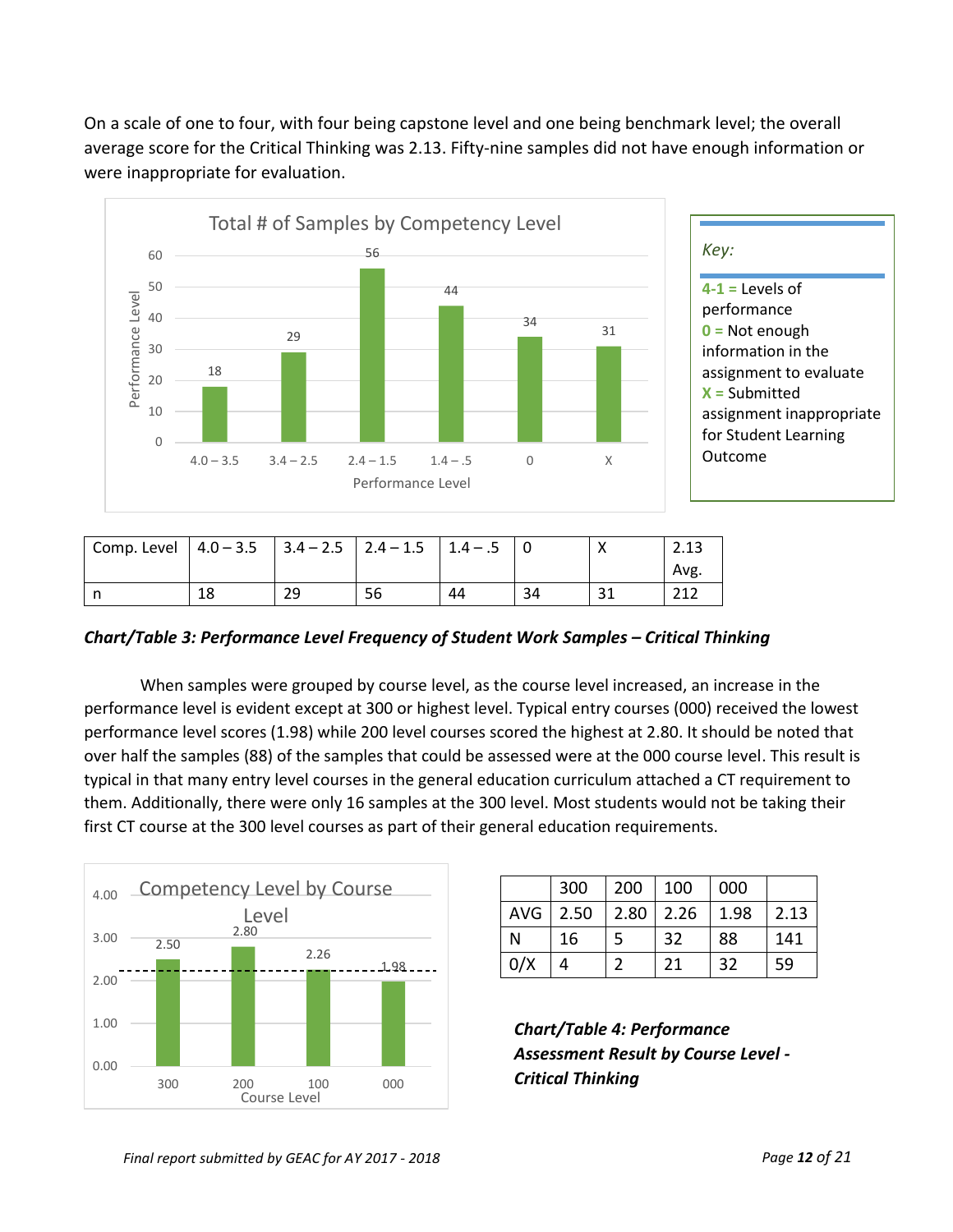When student samples were analyzed by College, with regard to where the course the sample was taken from is located, there appeared to be no difference between the four colleges. The largest number samples came from the college of liberal arts and sciences and visual and performing arts. There was only one sample from the college of education and nine samples from the college of business.



|     |                     | COB   COE   LAS |      | <b>VPA</b> |      |
|-----|---------------------|-----------------|------|------------|------|
|     | $AVG$   2.33   2.00 |                 | 2.33 | 1.90       | 2.13 |
| N   | q                   | 1               | 67   | 64         | 141  |
| 0/X | $\mathbf 1$         | 3               | 26   | 29         | 59   |

*Chart/Table 5: Performance Level by College – Critical Thinking*

It was difficult to see a pattern or trend when the data was sorted by course prefix. This inability to make a conclusion may have been the result of a broad definition of critical thinking. Another function of the results may have been due to the number of samples for each of the prefixes.

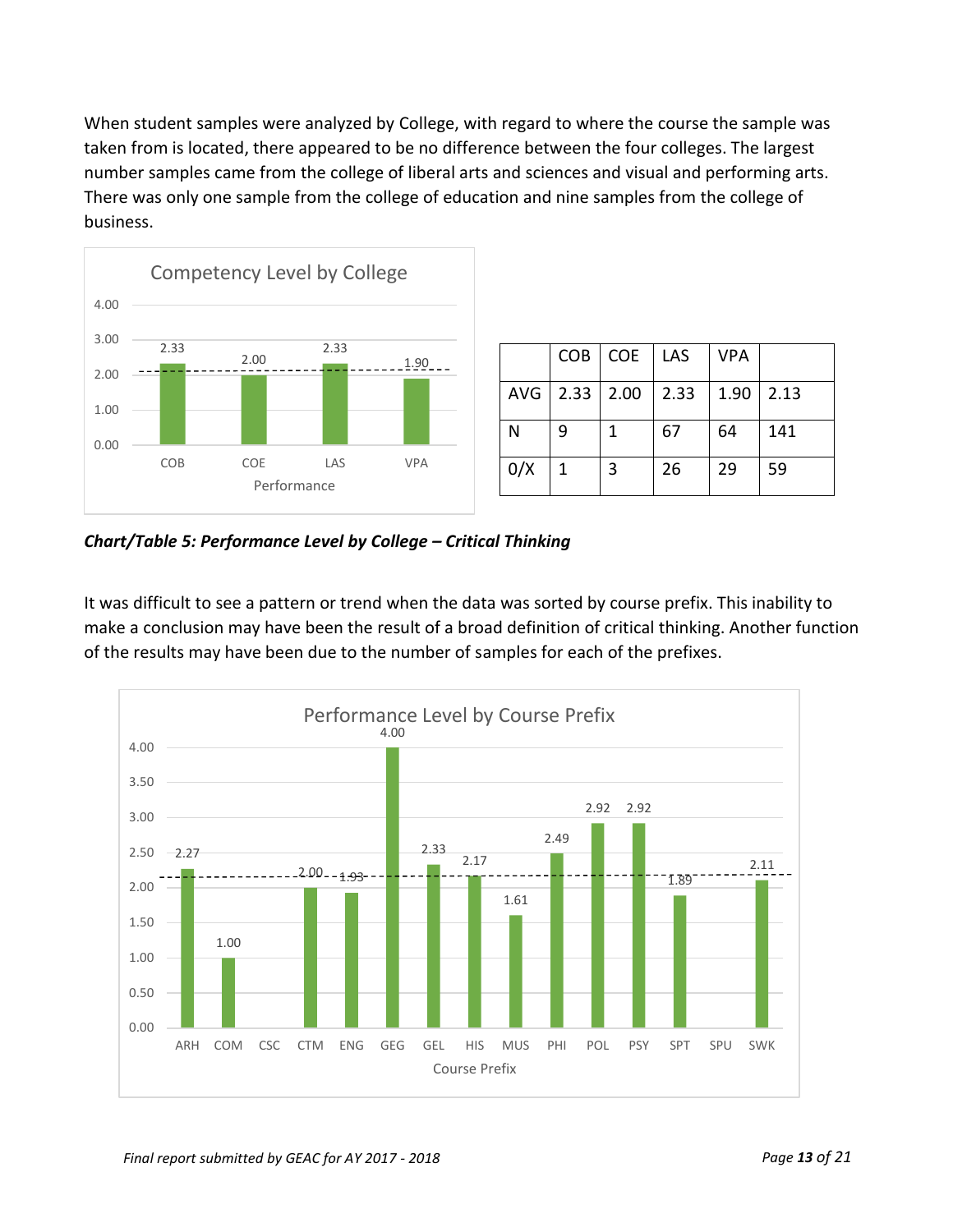|            | <b>ARH</b> | <b>COM</b> | CSC | <b>CTM</b> | <b>ENG</b> | <b>GEG</b> | GEL  | <b>HIS</b>           | <b>MUS</b> | PHI  | POL  | <b>PSY</b>  | <b>SPT</b> | SPU | <b>SWK</b>   |      |
|------------|------------|------------|-----|------------|------------|------------|------|----------------------|------------|------|------|-------------|------------|-----|--------------|------|
| <b>AVG</b> | 2.27       | 1.00       |     | 2.00       | 1.93       | 4.00       | 2.33 | 17<br>ົ<br><u> /</u> | 1.61       | 2.49 | 2.92 | 2 Q2<br>ے ت | 1.89       |     | 2.11<br>2.11 | 2.13 |
| N          | 12         |            |     |            | 10         |            |      | 4                    | 41         | 44   | 4    | 4           |            |     | 12           | 141  |
| 0/X        |            |            | 12  |            |            |            |      |                      | 20         |      |      |             | <b>.</b>   |     |              | 59   |

*Chart/Table 6: Performance Level by Course Prefix – Critical Thinking*

Data were also analyzed by the degree sought by the student. The low performance levels for the be BSED degrees are the result of low numbers of samples by those students. Bachelor of Arts degree students recorded the highest competency levels at 2.54. Bachelor of science degree students were a half a competency lower than the BA students, however there were twice as many samples in this group that were assessed.



|            | BA   | <b>BSED</b> | FA   | <b>BS</b> | <b>BSBA</b> | <b>BSED</b> | <b>SW</b> | <b>UND</b> |      |
|------------|------|-------------|------|-----------|-------------|-------------|-----------|------------|------|
|            |      | (Elem)      |      |           |             | (Sec)       |           |            |      |
| <b>AVG</b> | 2.54 | 1.72        | 2.23 | 1.99      | 2.03        | 2.00        |           | 2.33       | 2.13 |
| N          | 23   | 6           | 11   | 48        | 39          |             |           | 13         | 141  |
| 0/X        |      |             |      | 31        | 12          |             |           | 5          | 59   |

## *Table/Chart 7: Average Performance Level by Degree Sought – Critical Thinking*

Finally, the data was analyzed based on the number of credits earned by each student whose sample was submitted. Generally, Critical Thinking performance increased as students earned more college credits. There were few samples at the Senior level (4) and the second semester Junior year, 76 to 90 credits, was also lower than average.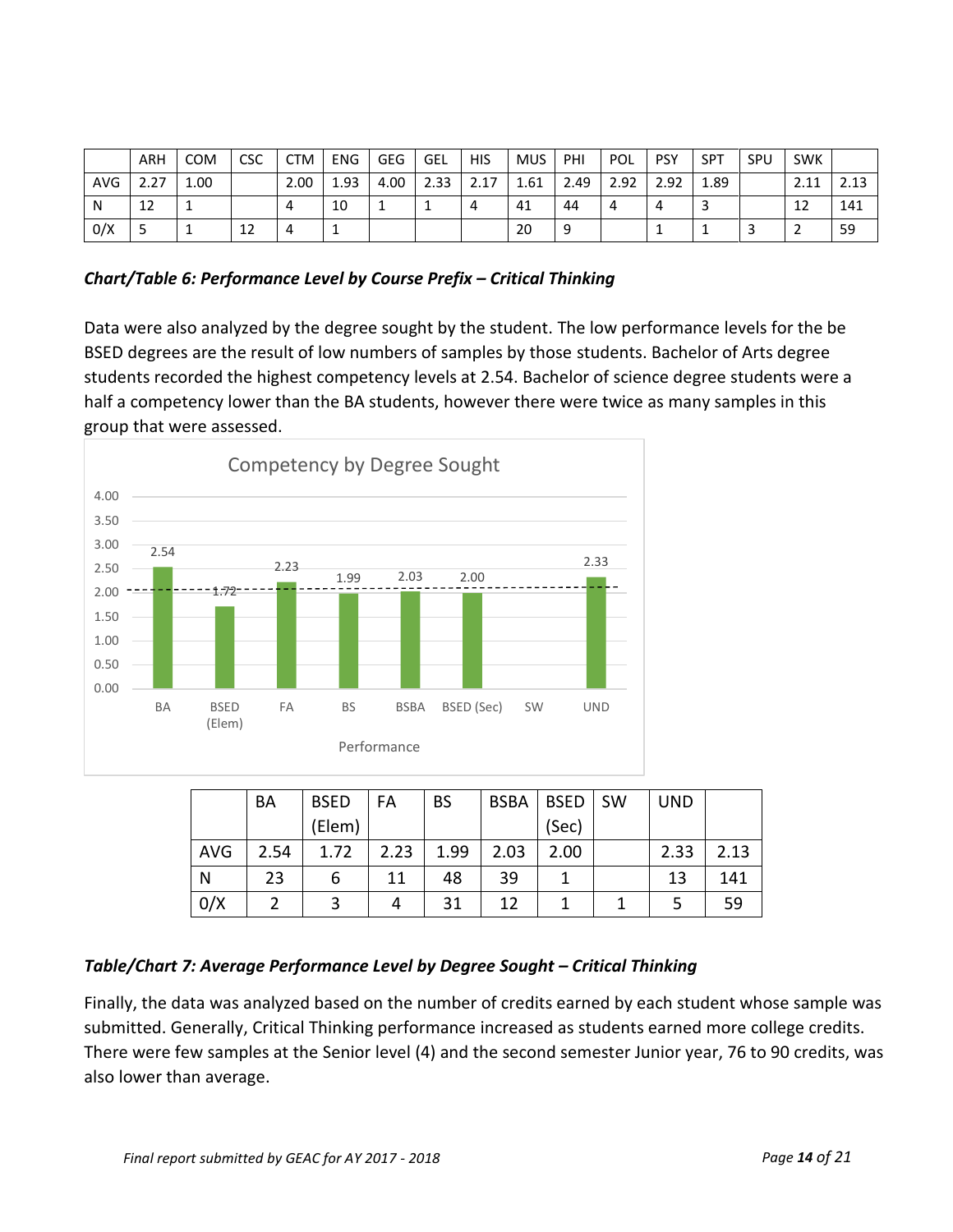

|            |      |      |      |      |      |      | $\langle$ = 15   16 - 30   31 - 45   46 - 60   61 - 75   76 - 90   91 - 105 | $ 106 - 120  > 120$ |      |      |
|------------|------|------|------|------|------|------|-----------------------------------------------------------------------------|---------------------|------|------|
| <b>AVG</b> | 1.95 | 2.20 | 2.12 | 2.16 | 2.50 | 1.91 | 3.00                                                                        | 4.00                | 2.50 | 2.13 |
| N          | 56   | 23   | 23   | 10   | 16   | Ο    |                                                                             |                     |      | 141  |
| 0/X        | 27   | 10   |      |      |      |      |                                                                             |                     |      | 59   |

*Table/Chart 8: Average Performance Level by Credits Earned – Critical Thinking* 

## **B. Written Communication Results**

The following results are based on the review of 255 student work samples submitted by instructors. Students were taking their last required Writing Intensive course in their General Education curriculum. All students are required to take three writing intensive classes to meet their general education requirements. Data were coded for course level, college, course prefix, credits earned, and degree sought. The rubric used for assessment can be found in Appendix C. Specifically, the Written Communication Domain is defined as:

Definition: Written communication is the development and expression of ideas in writing. Written communication involves learning to work in many genres and styles. It can involve working with many different writing technologies, and mixing texts, data, and images. Written communication skills develop through iterative experiences.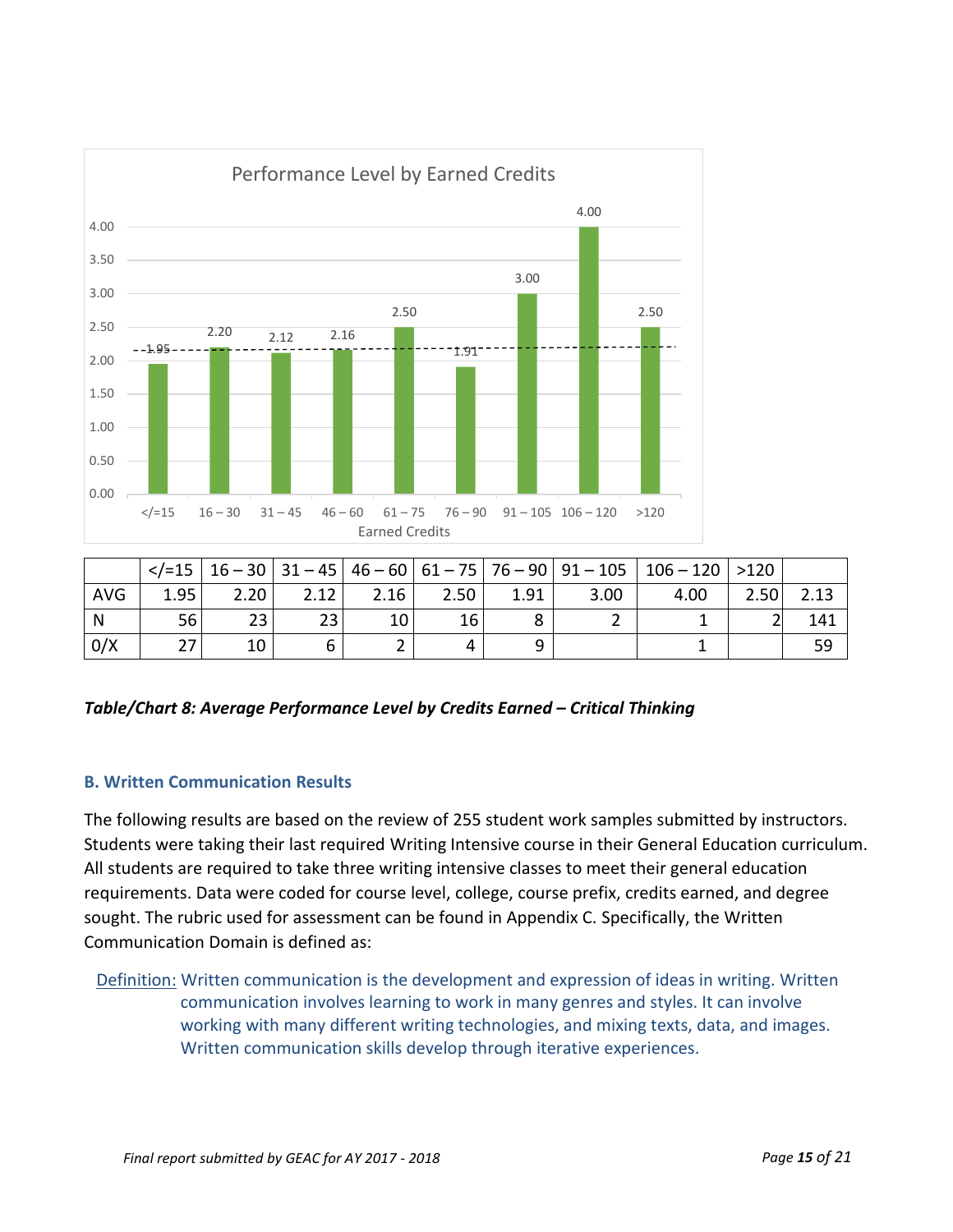On a scale of one to four, with four being capstone level and one being benchmark level, overall average score for the Written Communication was 2.77. Seventeen samples did not have enough information or were inappropriate for evaluation.





| Comp  |    |    | $4.0 - 3.5$   3.4 - 2.5   2.4 - 1.5   1.4 - .5   0 |    |   |      |
|-------|----|----|----------------------------------------------------|----|---|------|
| level |    |    |                                                    |    |   | Avg. |
|       | 56 | 94 |                                                    | 19 | 6 | 256  |

### *Chart/Table 9: Performance Level Frequency of Student Work Samples – Written Communication*

When samples were grouped by course level, performance level stayed the same. This result is a function of the fact that students were taking their third writing intensive class rather than at what level the class was being taught. The majority of samples were at the 300 and 200 level as would be expected.



# *Chart/Table 10: Written Communication Assessment Result by Course Level*

|     | 300 | 200 100                            |     | 000 |     |
|-----|-----|------------------------------------|-----|-----|-----|
| AVG |     | $2.67$   2.85   2.81   2.83   2.77 |     |     |     |
| N   | 98  | 88                                 | -37 | 15  | 238 |
| 0/X |     | 12                                 |     |     | 17  |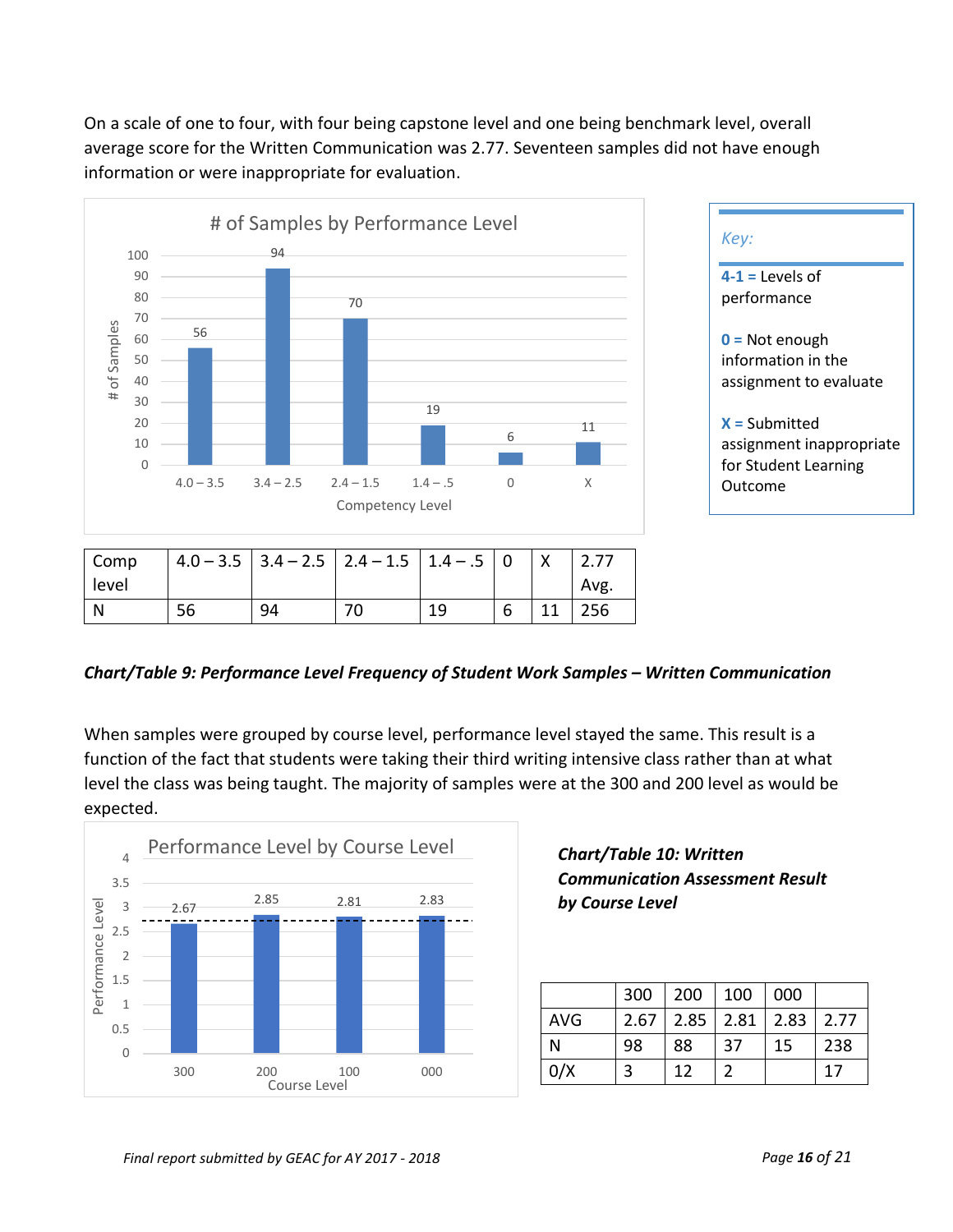When the data for the writing intensive student work samples was evaluated by College, College of Education scored the highest at 3.08. College of Business was assessed at 2.59. The colleges of Liberal arts and sciences and visual and performing arts have the greatest number samples and scored at the overall average of 2.77.



|                                        |     | COB   COE   LAS   VPA |     |                 |     |
|----------------------------------------|-----|-----------------------|-----|-----------------|-----|
| AVG   2.59   3.08   2.80   2.74   2.77 |     |                       |     |                 |     |
| N                                      | -31 | 13                    | 132 | $\overline{62}$ | 238 |
| 0/X                                    |     |                       | 10  |                 | 17  |

*Chart/Table 11: Performance Level by College – Written Communication*

When data was analyzed by course prefix in the written communication competency there was no discernible pattern or trend. Again, the results seem to be tied more to the sample size than to the course material.



|            | <b>ARH</b> | COM  | <b>CSC</b> | <b>CTM</b> | <b>ENG</b> | <b>GEG</b> | GEL  | <b>HIS</b>              | <b>MUS</b> | PHI  | POL  | <b>PSY</b> | <b>SPT</b> | SPU | <b>SWK</b> |      |
|------------|------------|------|------------|------------|------------|------------|------|-------------------------|------------|------|------|------------|------------|-----|------------|------|
| <b>AVG</b> | 2.27       | 1.00 |            | 2.00       | 1.93       | 4.00       | 2.33 | $-17$<br>¬<br><u> /</u> | 1.61       | 2.49 | 2.92 | 2.92       | 1.89       |     | 2.11       | 2.13 |
| N          | 12         |      |            |            | 10         |            | ÷    | 4                       | 41         | 44   | 4    | 4          | Э          |     | 12         | 141  |
| 0/X        |            |      | ᅩ          |            |            |            |      |                         | 20         |      |      |            | <b>+</b>   |     |            | 59   |

*Chart/Table 12: Performance Level by Course Prefix – Written Communication*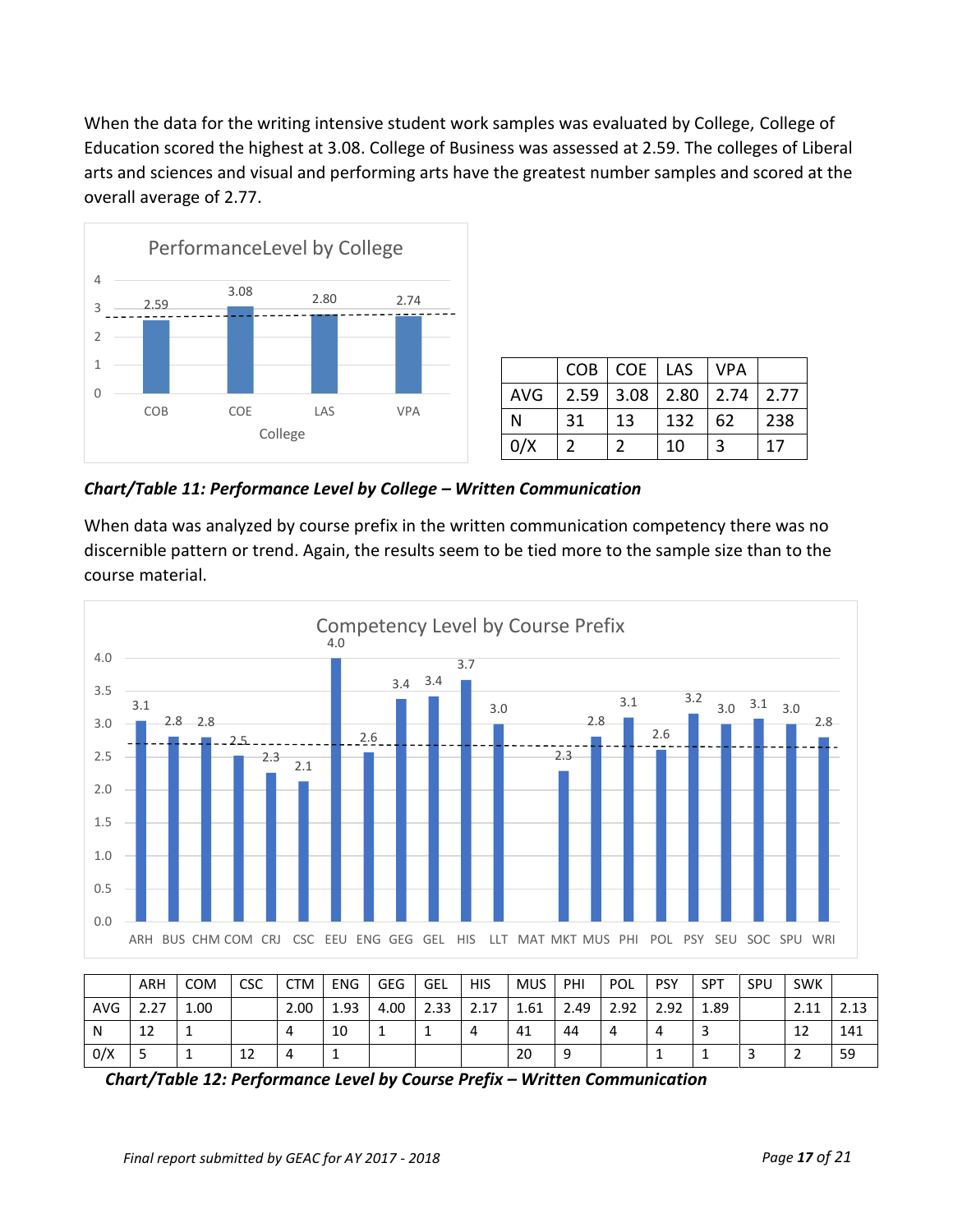Analysis of the data for written communication competency by earned credits provide no real difference within the samples. Freshmen students with less than 30 credits in just 10 samples scored the highest at over 3.0. The probability of a freshman student completing his or her third writing intensive course is low. It might be concluded that the students are already very good writers. Expectations would be that as students progress through their junior and senior year, regardless of whether they are in a writing intensive course or not, their writing competency would improve. This data does not reflect that.



|            | $\frac{2}{5}$ |      |     |      |      |      | 16 – 30   31 – 45   46 – 60   61 – 75   76 – 90   91 – 105   106 – 12 >120 |      |      |      |
|------------|---------------|------|-----|------|------|------|----------------------------------------------------------------------------|------|------|------|
| <b>AVG</b> | 3.83          | 3.46 | 2.5 | 2.83 | 2.53 | 2.72 | 2.99                                                                       | 2.74 | 2.92 | 2.77 |
| N          |               |      |     | 14   | 53   | 50   | 50                                                                         | 36   | 8    | 238  |
| 0/X        |               |      |     |      |      |      |                                                                            |      |      |      |

## *Chart/Table 13: Average Performance by Earned Credits – Written Communication*

When the data was analyzed by degree sought, there appeared to be no significant difference. The small sample sizes in the BSEDs, SWK degrees and undecided students account for the high and low exceptions. Most other students' samples were rated at or around the average of 2.77.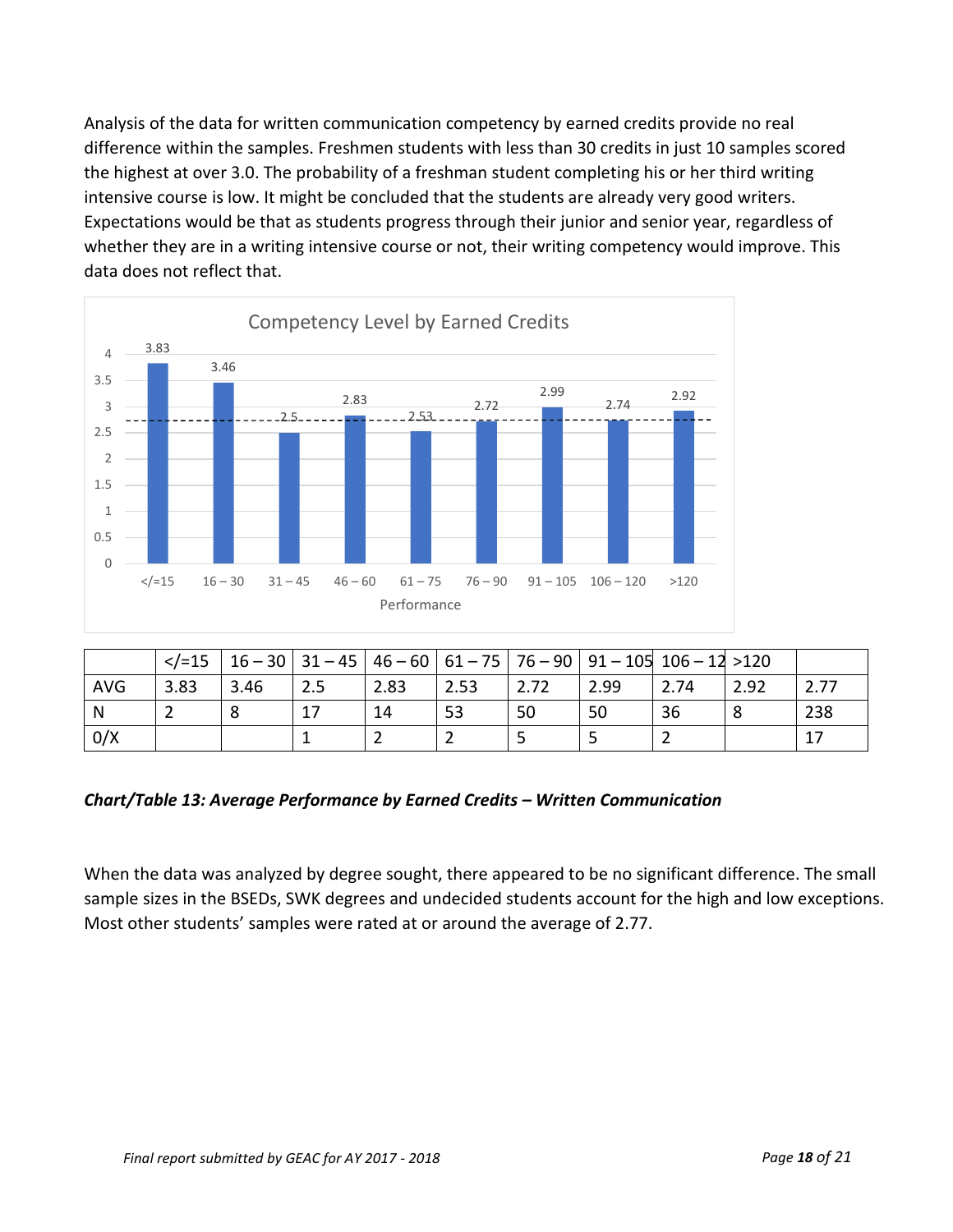

|            | BA   | <b>BSEd</b> | <b>BFA</b> | <b>BS</b>     | BABS | BSEd   BSW |      | <b>UND</b> |      |
|------------|------|-------------|------------|---------------|------|------------|------|------------|------|
|            |      | (Elem)      |            |               |      | (Sec)      |      |            |      |
| <b>AVG</b> | 2.82 | 1.00        | 2.88       | $2.67$   2.70 |      | 3.00       | 3.22 | 3.00       | 2.77 |
| N          | 85   |             | 11         | 96            | 28   | 12         |      |            | 238  |
| 0/X        | 3    |             |            | 9             |      |            |      |            | 17   |

# *Chart/Table 14: Average Performance by Degree Sought – Written Communication*

### **IV. RECOMMENDATIONS**

GEAC has organized our recommendations under three headings, addressing proposed changes to the General Education Program, actions by which we can improve the process by which General Education is assessed at Kutztown University, and the allocation of resources for the continuous improvement of General Education.

### **Curricular Improvements to the General Education Program**

As mentioned at the beginning of this report, this report is the last assessment of the 2011 general education program. However, both written communication and critical thinking will continue to be assessed in the new program that will be implemented in the fall of 2018. Therefore, some recommendations are relevant and should be considered moving forward.

With regard to content in these categories it appears that within the critical thinking SLO, there were many interpretations of how to meet that SLO and what is considered critical thinking. As the rubric for this SLO's assessment has not significantly changed under the new general education program, care should be given to explaining what is expected within the critical thinking SLO. As 59 samples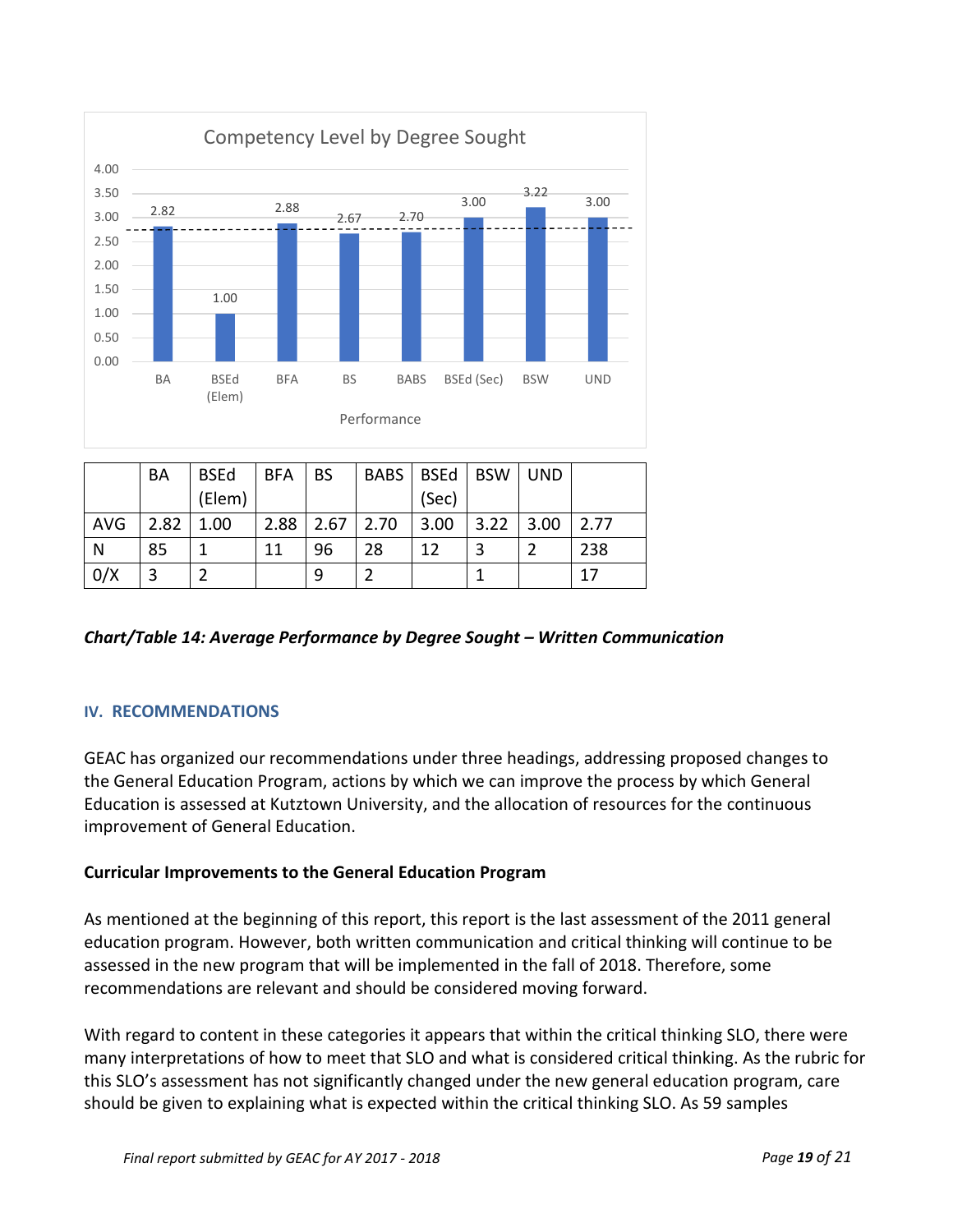submitted either did not have enough information or the information was inappropriate, nearly 25% of the samples were unable to be assessed. It is evident that faculty have multiple definitions of what critical thinking is, and it does not always align with the general education definition.

The same cannot be said for written communication. There was greater intercoder reliability, and only 17 samples were either insufficient or inappropriate.

It can't be expected that students achieve a high level of critical thinking when only one CT course is required in the general education program. Most of these courses were taken at the freshman and sophomore level. The results of an average competency level of 2.13 is not surprising. The 2018 general education program will require up to six courses attached to the Critical Thinking SLO. This increase should allow us to see an increase in competency level when they have completed all six Critical Thinking courses.

More surprising is the written communication competency. Many of this students' samples came from their senior capstone experience course. Expectations would be that students would be a higher competency level than 2.77 after three writing intensive courses. The new general education program includes the addition of a second level composition course. This focus on writing will hopefully increase the competency level average to above 2.77.

### **Assessment Process**

As suggested last AY, the GEAC continued the methodology used in AY 16 – 17 to collect data focusing on only two domains, 1.3a Critical Thinking and 1.4a Written Communication. Under the new General Education program, a new assessment plan was also written and approved. The new assessment plan evaluates all eight SLO's in a rotating fashion over three years.

The methodology for collecting student work samples and asking faculty volunteers to participate as objective reviewers and scorers was successful and will continue with the new assessment plan implementation with minor adjustments to the process.

We now have benchmarks for critical thinking and written communication and the new general education assessment of these two areas should be measured against them. Additional benchmarks for the other SLO's in the new assessment plan should also be established. Defining the criteria for success will allow for better program development. Identifying what percentage of students should be achieving at each performance level will assist in monitoring progress and maintaining excellence.

Benchmark performance levels of all new SLOs should be part of the new First Year Seminar course.

The committee recommends that a sample assignment, which would be used in the collection of assessment data, be included in the approval process to assure that faculty understand the SLO measure. This additional verification would assure that the number of unusable samples would decrease.